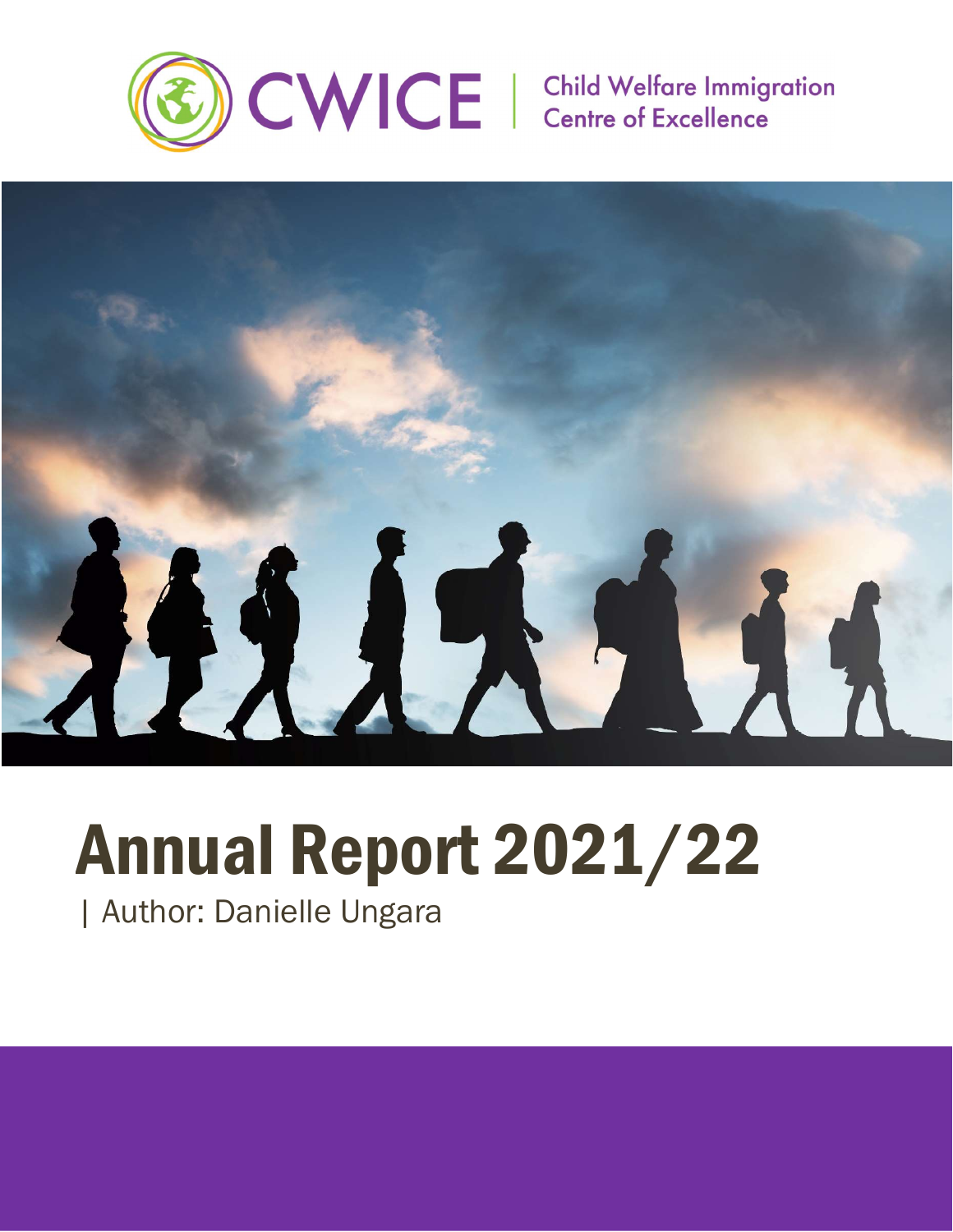# CWICE Annual Report

# Introduction – pg. 2

- An overview of the CWICE program that highlights successes from the past fiscal year.
- Outline of the CWICE's ongoing focus on intersectionalities, knowledge creation and sharing.
- A review of opportunities for continued renewal within the child welfare sector.
- An invitation for stakeholder collaboration around various practice themes in the upcoming year.

# Capacity Building – pg. 4

- A visual overview of the CWICE program's two focuses capacity building and services.
- An in-depth review of capacity building initiatives, including:
	- o Awareness building initiatives,
	- o Knowledge sharing activities,
	- o Partnership and service strategies.
- Reporting of successes and accomplishments in:
	- o Training,
	- o Evaluations,
	- o Partnership development,
	- o Research projects.
- **Updates to outreach and training efforts, communications and research projects.**

# Services – pg. 12

- **Annual review of all service referrals and data.**
- **Integrating identity-data and multi-year data analysis.**
- **Incorporating evaluation feedback of successful program.**
- Summaries of multiple service projects.
- **Provides an analysis of emerging trends through the year.**
- Highlights upcoming trends and outlines the focus for the CWICE through 2022/23

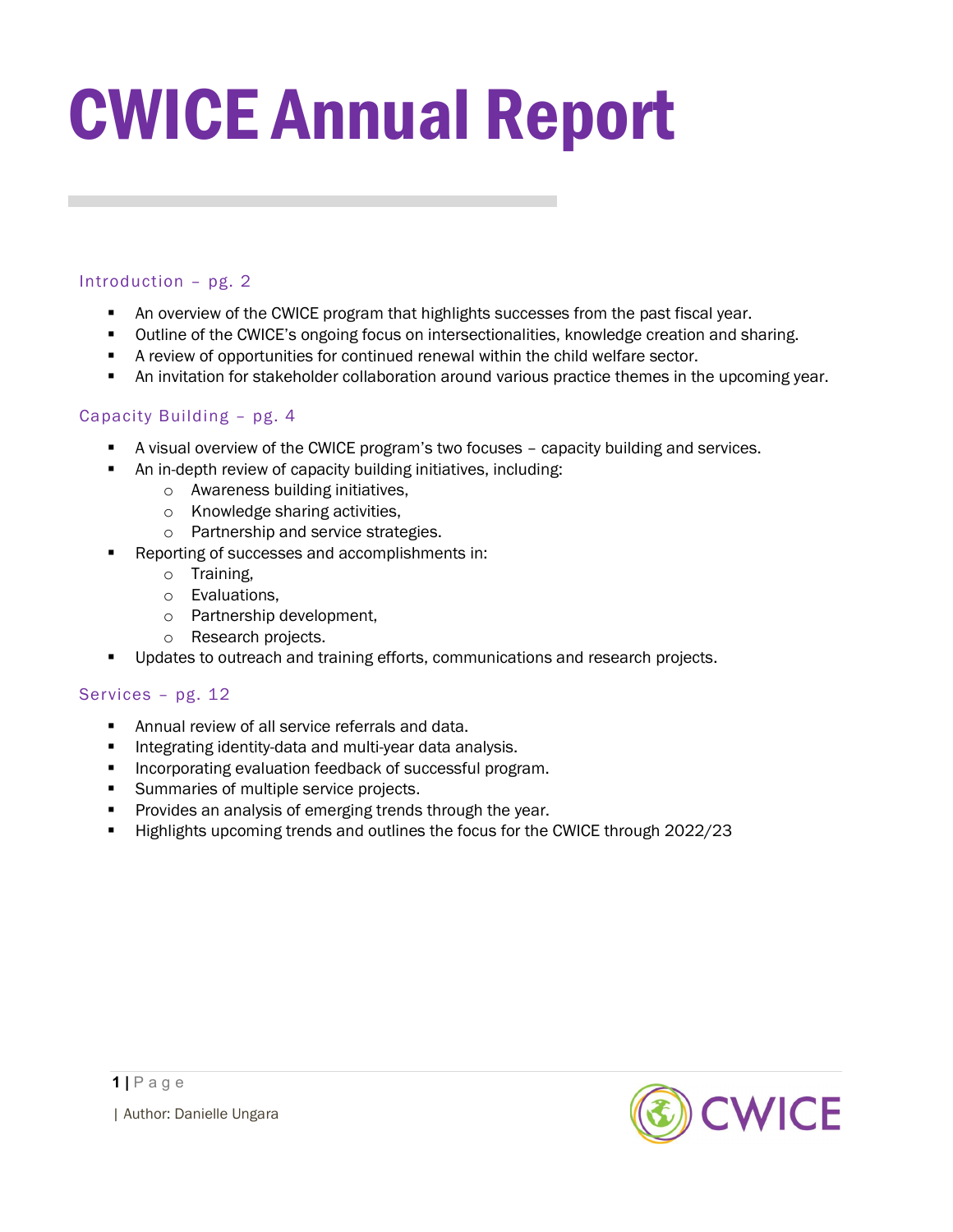# Introduction

During the pandemic, our work in child welfare has been critical. As service providers, we can attest to the complex social issues experienced by individuals and families. We also witnessed expanding needs everywhere at the same time around the globe. Unfortunately, the pandemic made gaps in the social safety net wider in many instances. The pandemic also made disparities, disproportionalities, and systemic racism more visible. As we embark on a period of renewal and transformation, both in the child welfare sector and the wider society, it is with a sharpened focus on experiences and outcomes that will mark a period of great change.

# The CWICE's work is, and always has been, grounded in understanding intersectionality – both of identities and systems – and the shifting that happens and the shifting still required.

This report will highlight the work of the CWICE this past year, our ongoing focus, and opportunities for continued evolution during child welfare redesign.

# With focus on children and youth:

The CWICE continues to support children, youth, and young adults to build networks, settle, and establish themselves in Canada. Children's (or families') lives do not begin when they arrive at the Canadian border; centering connections to family, friends, nation/country, traditions, faith, culture, and ways of life are essential. We are proud to have launched the CWICE Youth Group this year, which meets monthly to support youth and young adults separated from their family across borders. It is important to us, that when our services end, youth have awareness of supports, access to services, identity documents in hand, and feel prepared as adults.

The CWICE continues to promote equitable and culturally responsive services, and we are committed to ensuring that children do not leave care with unresolved immigration status.

# With focus on service providers:

The CWICE offers an 8-course certificate program for child welfare professionals who aim to build equityintegrated practices. The knowledge-based learning was designed to include measurements of learning, with content that has direct practice application through discussion, small group work, and reflective exercises. While providing an overview of the intersection of child welfare and unresolved immigration, settlement, or borderrelated issues, it is critical that professionals manage and dispel biases and assumptions in practice and deliver meaningful services tailored for children, youth, and families.

# With focus on partners:

To achieve collaboration, coordination of service, and co-creation of knowledge, we work with many partners across sectors and cities. We are currently in the midst of a project with the Ontario Unaccompanied and Separated Children Network to develop resources for youth arriving and settling in Ontario. We are also engaging in several groundbreaking research projects with Toronto Metropolitan University's School of Social Work (previously known as Ryerson University), the University of Toronto's School of Social Work, the University of Victoria, and with Peel Region's Service Delivery Network. We are also proud to collaborate with numerous settlement and community based organizations across Toronto, Peel, and Halton Regions on the new Afghan Initiative.

**③ CWICE**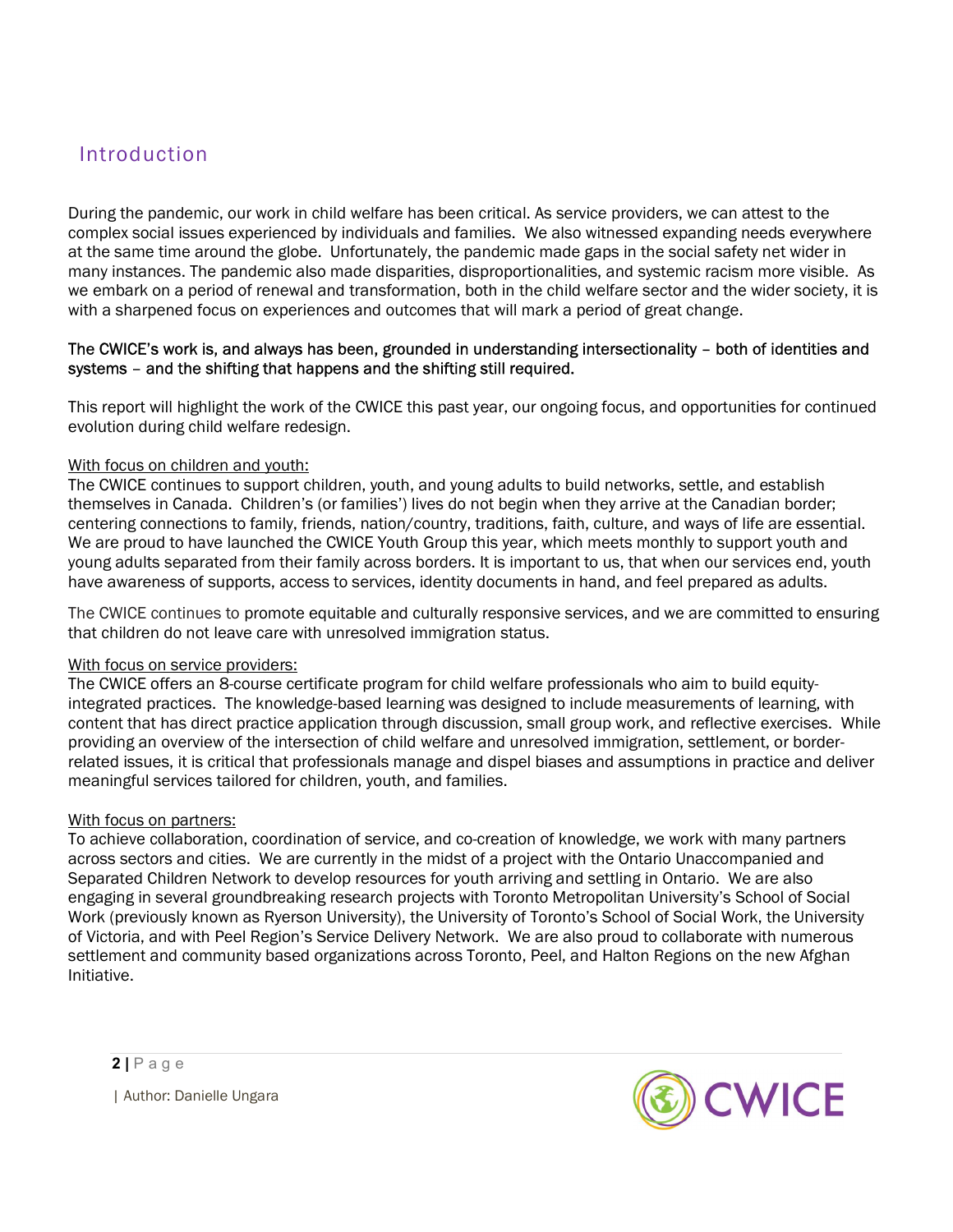With focus on child welfare organizations:

The CWICE consultations and services aim to develop safe and lasting plans for children in Canada and abroad. It is critical that services are equity and child-rights integrated, and we demonstrate a commitment to data intelligence that includes identity-based data and reporting.

Over this year, the CWICE evolved into a consultancy role for many government bodies and organizations. The CWICE provided consultative work to Global Affairs Canada, which had international significance and impact. Nationally, the CWICE participated in consultations on amendments to CBSA policies related to minors, along with notable national and international organizations such as CCR, UNHCR, Red Cross, Amnesty International to name a few. The CWICE has also been asked to provide input and guidance to child welfare regulation and policy development in two provinces and with several agencies.

The CWICE will continue to share information about relevant and emerging topics through: monthly enewsletters, several webinars per year through the CWICE Issues and Trends series with OACAS, presentations to teams and organizations as requested, and periodic Issue Notes. There will also continue to be articles, resource information, and publications on the newly launched the CWICE website: cwice.ca

As we move into the next fiscal year, we know there is a lot to transform.

We are proud the Centre of Excellence is championed provincially, as part of the child welfare redesign strategy underway in Ontario. With our focus on early intervention in the CWICE, we are able to design differential services that meet the unique needs of our clients.

Through 2023, we look forward to continuing to examine specific and emerging intersectionalities – including use of Voluntary Youth Service Agreements with youth experiencing unresolved settlement or immigration needs, youth experiencing "crimmigration" pipeline issues, barriers to education, children placed across borders, and collaboration with the developmental service sector.

In this upcoming year, we are excited to launch our Newcomer project, expand our Status project, and continue to support graduates in our 8-course certificate program and build a network of ambassadors. Lastly, we look forward to engaging and aligning our work with a range of service providers and we thank those who will continue to collaborate with us in the next year.

We remain energized to continue to address key issues, identify emerging trends, and share our knowledge. We thank you, and look forward to hearing from you and transforming with you.

Danielle Ungara, RSW

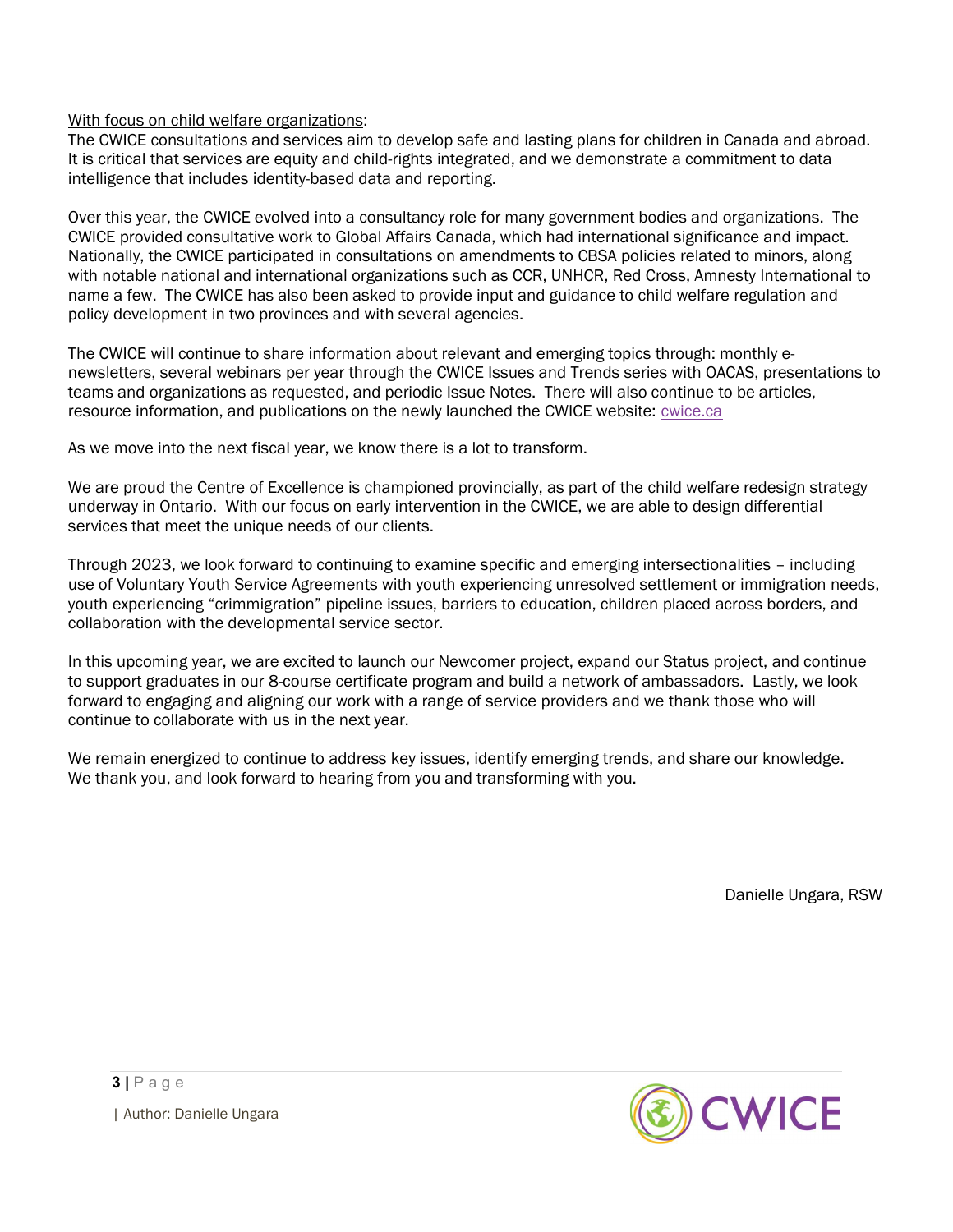# Capacity Building



# **Service**





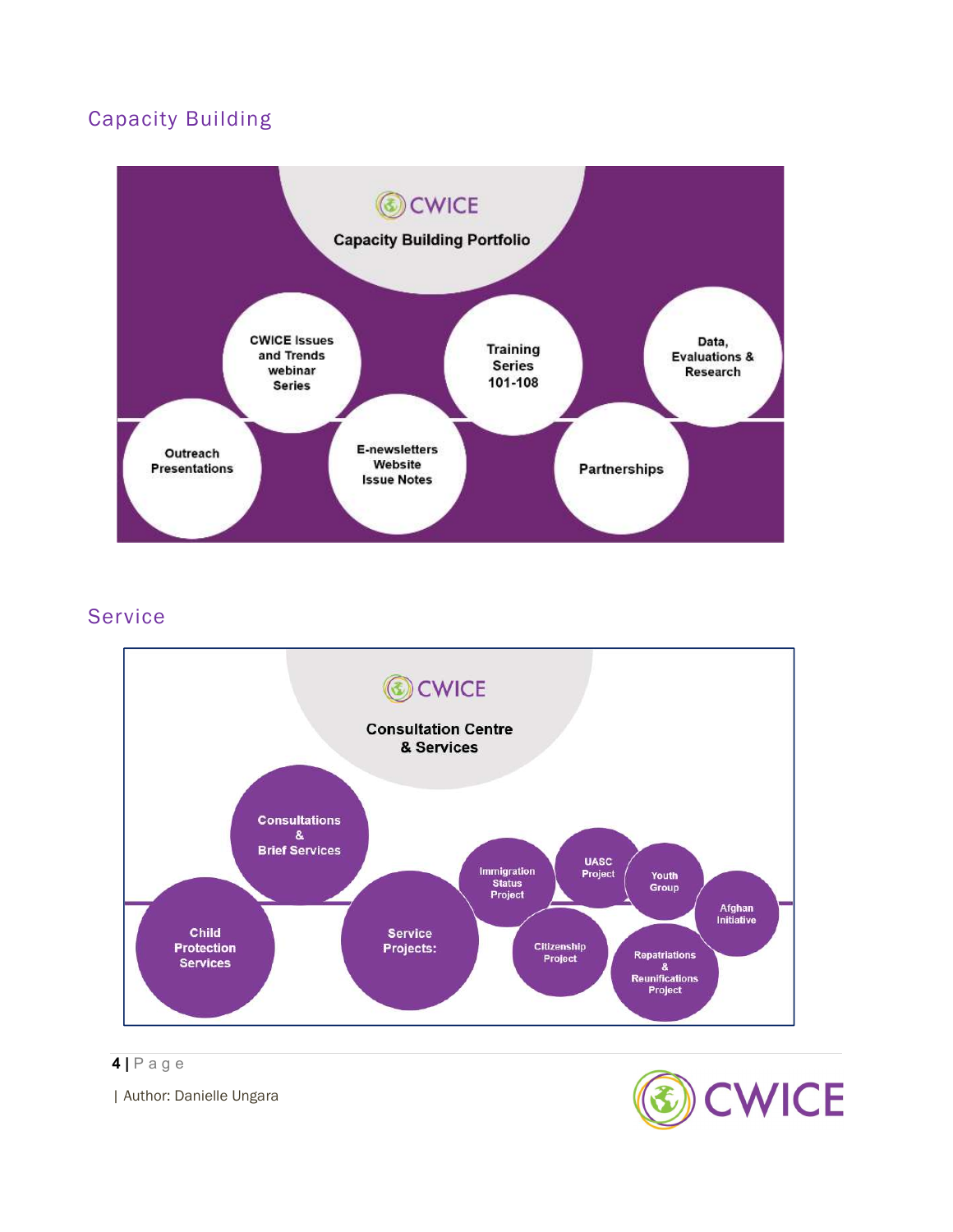# Capacity Building

As thought leader on the intersection of child welfare with unresolved immigration status issues, unmet settlement needs, and border-related issues, the CWICE engages in building collective capacity across the child welfare sector. This involves engaging, consulting, and collaborating with communities and professionals inside and outside the child welfare sector, in order to inform and expand our sector's understanding of the issues facing children, youth and families. Our role within the sector is to: 1) build awareness of the issues through connecting trends and data; 2) share knowledge through developing promising practices; and 3) create partnerships and develop new service strategies.

# Building Awareness and Outreach

Approximately one in five people in Canada was born outside of Canada<sup>1</sup> . In Ontario, nearly one in three people were born outside Canada<sup>2</sup>. In Peel Region, one in every two people were born outside Canada<sup>3</sup>. Throughout the global pandemic, Canada has maintained its status as the fastest growing country in the G7<sup>4</sup> . Over the next year, data from the 2021 Census will be released and is likely to provide new learnings about the demographics of our country. This information is highly relevant for service providers, especially as we embark on child welfare redesign in Ontario<sup>5</sup>.

In Ontario, the CWICE has been highlighted as a program that embeds many aspects of child welfare redesign, such as early intervention, responsive services to older youth and young adults, and innovative service coordination and partnerships. For example, just prior to the first wave of the COVID-19 pandemic, the CWICE heard from stakeholders across Ontario and Canada that child welfare staff would benefit from training sessions regarding the intersection of child welfare and unresolved immigration issues $6$ . As the CWICE was already identifying emerging trends and building promising practices, we committed to designing a training program that remains unparalleled in terms of quality and integrated equity-focused content. It is the vision of the CWICE that the voice of children and their rights are centred in practice, that they are connected to their culture and communities, and there is understanding at all levels (practice, policy, legislation) of the issues facing children, youth, and families.

# Outreach Presentations

Leads: Rosario Elmy, Natalia Valencia, and Danielle Ungara

Within the CWICE, our ongoing work involves building awareness of emerging trends and enhancing our sector's collective capacity to meet the unique, distinct, and diverse service needs of our clients. Outreach is a key component to the CWICE's activities as it provides an opportunity to build rapport with settlement, community partners, and child welfare agencies while we increase awareness about the intersectionality of child welfare and immigration. The CWICE understands the importance of developing a collaborative response and building strong cross-sectoral relationships with local community groups, settlement agencies and networks who respond to emerging humanitarian/migration crises. For example, in response to the Afghan refugee crisis, the CWICE created the Afghan Initiative in the summer of 2021 to build general knowledge on the issues related to Afghan communities' resettlement in Canada and understanding of the Canadian child welfare system.

In the past year, our staff delivered 29 presentations to 792 individuals, including child welfare professionals and leaders, settlement workers, refugee families, and professionals across other sectors. Chart 1 highlights outreach participation from Central, Eastern and Northern regions in Ontario, as well as



 $5$  | P a g e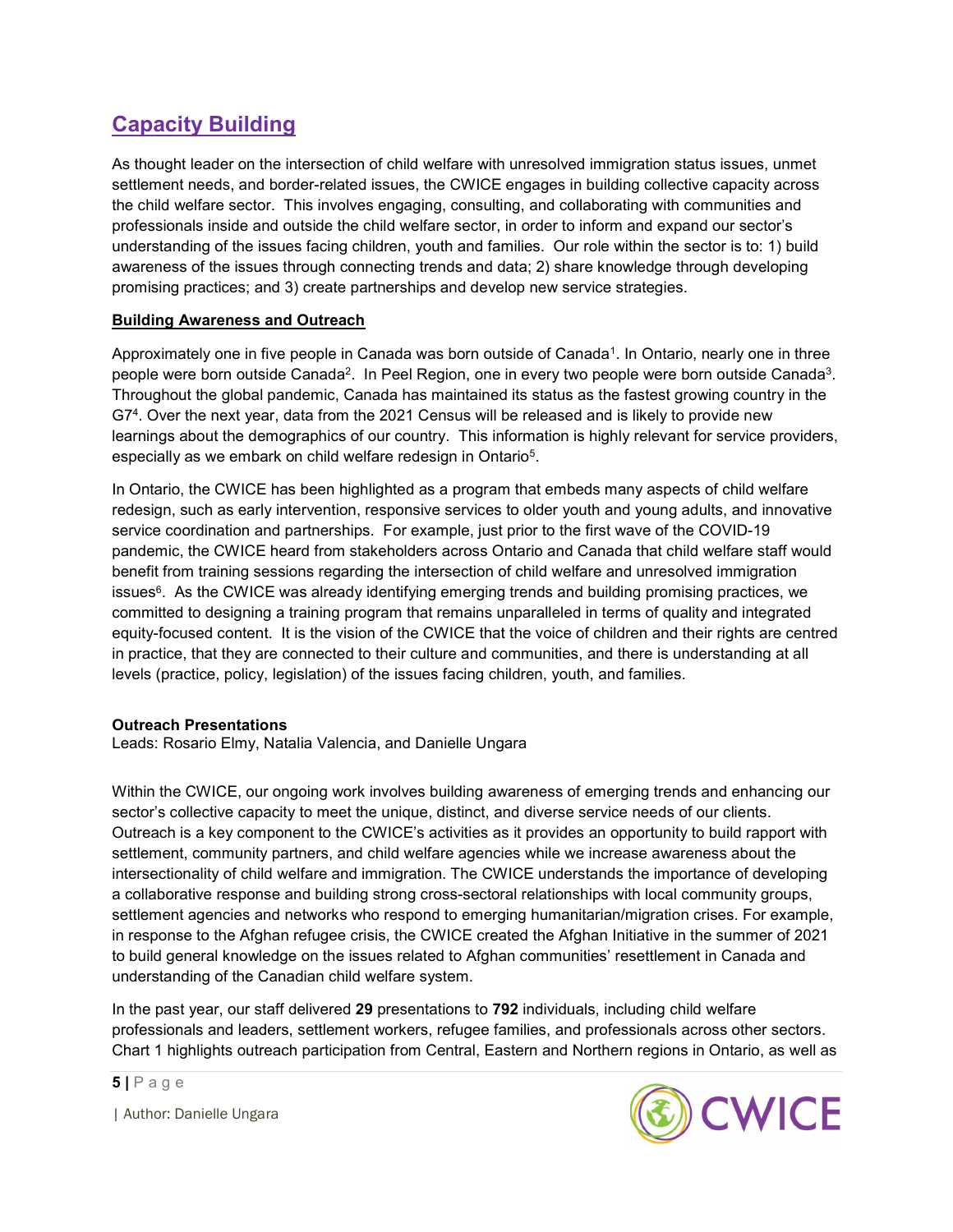stakeholders across Ontario and cross-sector stakeholders participating in conferences or webinars. In the first four years, we have presented to nearly 5,000 individuals.



Most presentations were delivered virtually due to COVID-19 restrictions. This year, the CWICE continued its Issues and Trends webinar series, in collaboration with OACAS for child welfare staff and leaders across Ontario. In May 2021, the webinar reviewed trends among South Asian newcomer and immigrant families, highlighting the work of the SAATH program<sup>7</sup> at Peel CAS and the impact of COVID-19 on families' access to services. In June 2021, Manager Liz Okai presented with the Child Welfare League of Canada, about the impact of COVID-19 on immigrant and refugee families. The workshop discussed how child protection services have changed and evolved during the pandemic and outlined best practices and lessons learned moving forward. Other outreach highlights include presenting to kinship managers across Ontario and speaking at the Kids Awareness of the UN's Urban Sustainable Development Goals conference, which brought a network of international organizations working with children and youth.

The CWICE obtained survey feedback, following outreach presentations, with a response rate of 17%. The feedback is overwhelmingly positive, with a majority of participants expressing they gained a deeper understanding of the impact of immigration on child welfare services. Through these presentations, participants learned about the services provided by the CWICE and how to make a referral.

# 96% of participants agreed:

- The information provided was easy to understand and useful
- They had a better understanding of the CWICE services & how to make a referral
- They felt comfortable contacting the CWICE when working with a client with immigration status issues and would recommend colleagues to contact the CWICE for support when needed

Participants shared comments as well, including that the outreach presentation was a "great beginning" for them. Another person mentioned they appreciated the CWICE sharing the reality and struggles faced by those relocating to Canada. Lastly, a participant shared, "We will reach out to consult, start the process as soon as possible, to afford all possible advantages to any youth or children we are working with who need support with immigration issues".

6 | P a g e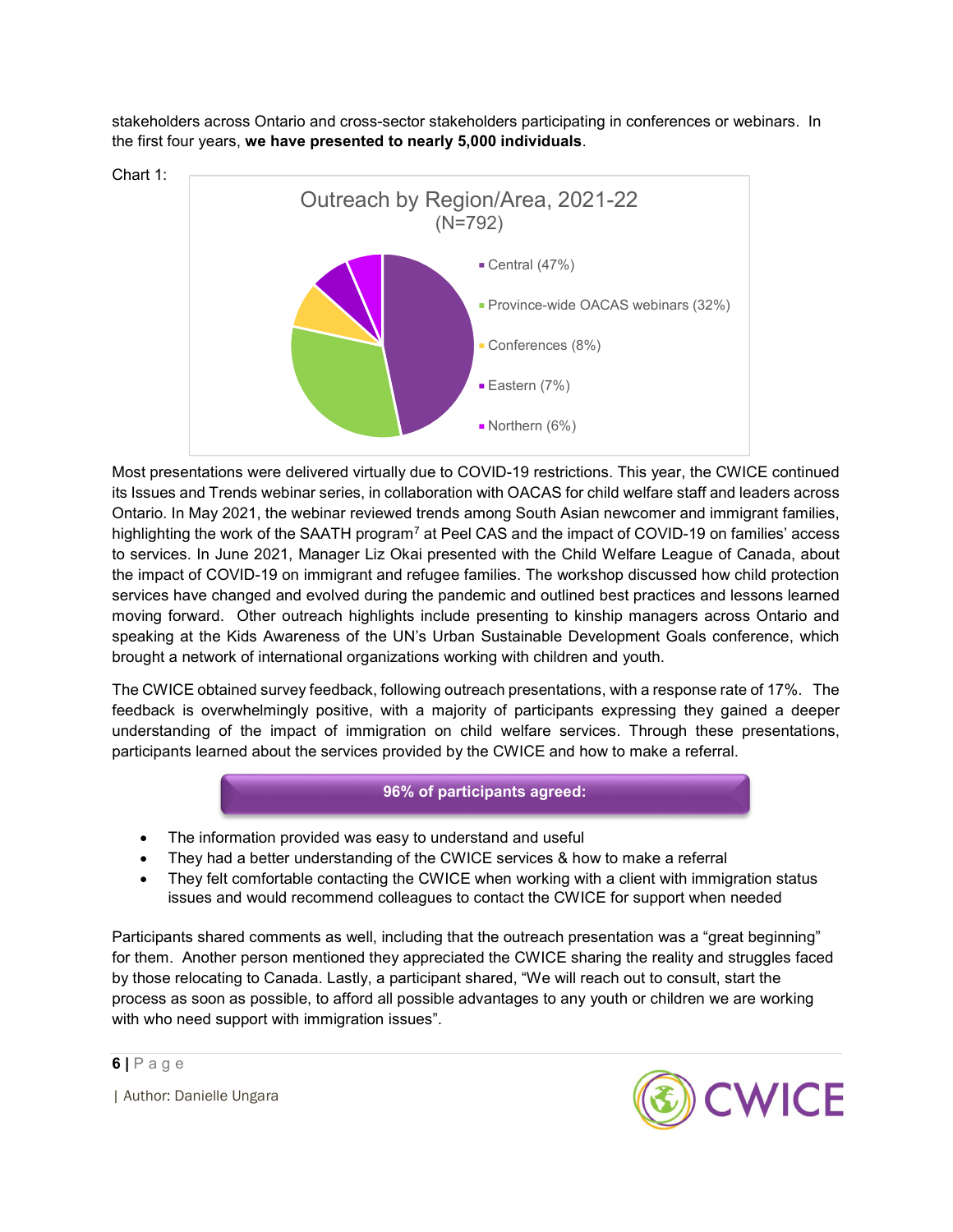# Share Knowledge and Promising Practices

This year, the CWICE continued to design and deliver high quality training to enhance capacity building within the child welfare sector. Our goal is to increase awareness and knowledge of the intersection of child welfare with unresolved immigration, settlement, integration and border-related issues in order to achieve equitable outcomes for children, youth and families. The CWICE currently offers an eight-course certificate program for child welfare professionals and a training course for foster caregivers.

#### Training Program

Leads: Claudia Obreque and Danielle Ungara

The certificate program launched in 2020 with the first two courses available for registration. A full evaluation was completed and the findings confirm the expected knowledge transfer was in fact gained, and professionals felt strongly this contributed to their role and work. The report is available for review: https://cwice.ca/docs/default-source/cwice/cwice-101-evaluationexec-summary-final.pdf?sfvrsn=96bbe327\_4

In 2021, the CWICE opened all course modules for registration. This year we delivered 23 sessions with a total attendance of 331. Individuals joined from 11 organizations across three provinces. Since its launch, we have provided a total of 300 hours of training. We are proud to announce we had the first graduating cohort complete the 8-course series and received their certificates in March 2022.

2021/2022 CWICE trainings reached an attendance record of 352 attendees

Child welfare professionals joined CWICE training from 11 organizations across three provinces: Ontario, Nova Scotia and Saskatchewan

Table 1:

| <b>CWICE Capacity Building Summary</b>                                                                    |                                            |                    |                         |  |
|-----------------------------------------------------------------------------------------------------------|--------------------------------------------|--------------------|-------------------------|--|
| <b>April 2020 to March 31,2021</b>                                                                        |                                            |                    |                         |  |
| <b>Training Provided</b>                                                                                  | <b>Total # Training</b>                    | <b>Total Hours</b> | <b>Total Attendance</b> |  |
|                                                                                                           | <b>Sessions</b>                            |                    |                         |  |
| <b>CWICE Series (101 &amp; 102)</b>                                                                       | 19                                         | 133                | 332                     |  |
| <b>April 2021 to March 31,2022</b>                                                                        |                                            |                    |                         |  |
| <b>Training Provided</b>                                                                                  | <b>Total # Training</b>                    | <b>Total Hours</b> | <b>Total Attendance</b> |  |
|                                                                                                           | <b>Sessions</b>                            |                    |                         |  |
| CWICE Series (101 to 108)                                                                                 | 23                                         | 161                | 331                     |  |
| <b>Foster Caregivers</b>                                                                                  |                                            | 6                  | 21                      |  |
|                                                                                                           |                                            |                    | Total:<br>352           |  |
| <b>Summary</b>                                                                                            |                                            |                    |                         |  |
| <b>Training Summary</b><br>2020/2022                                                                      | <b>Total # Training</b><br><b>Sessions</b> | <b>Total Hours</b> | <b>Total Attendance</b> |  |
|                                                                                                           | 43                                         | 300                | 684                     |  |
| The CWICE modules: each training session is a 2-day session (3.5 hours/day); Foster caregiver training is |                                            |                    |                         |  |

2-day session (3 hours/day)

7 | P a g e

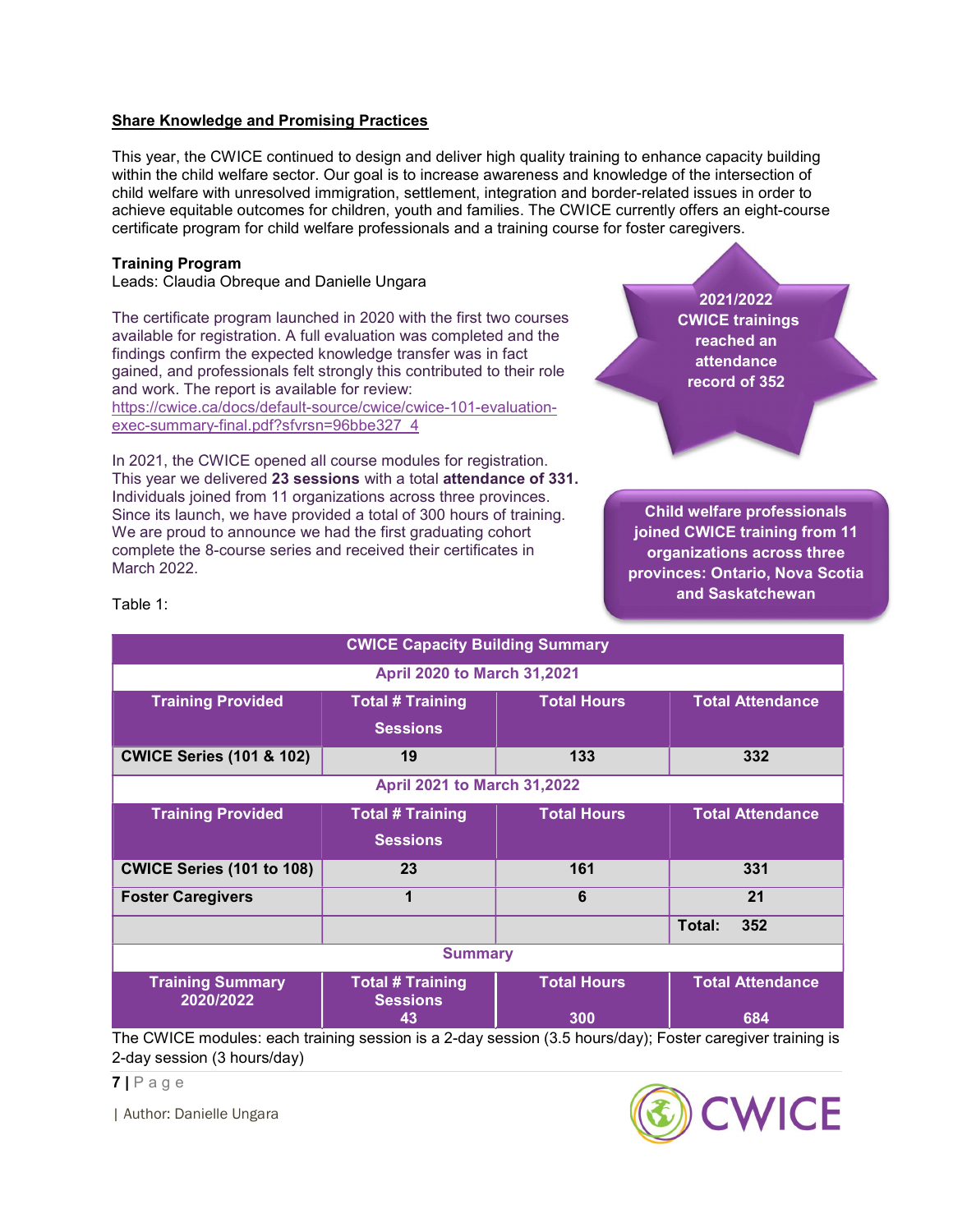# Training Evaluation Highlights

The CWICE trainings are groundbreaking and the content is quite complex and new to the child welfare sector. It requires workers to consider issues that at first sight may not be related to child protection concerns but have a direct impact on an individual's life, case planning, and the ability to address concerns. To measure the effectiveness of the training, all the CWICE modules have an evaluation component, participants can rate the training through four Likert scaling questions and two open-ended questions. Overall, the feedback has been very positive.

# Highlights from Evaluations

# CWICE 101: Introduction of the Canadian Immigration System & Intersection with Child Welfare

"The presenters are so knowledgeable and I think it should give social workers the peace of mind that there are folks out there (CWICE) who can help and offer guidance when we are presented with a challenging issue involving immigration"

#### CWICE 102: Refugees Part 1: Asylum Seekers & Denied Claimants

"This training is very important and it could help if every child protection worker attended; at one point everyone may get a family that is involved with refugee claims. Knowing what to do, where to consult, what questions to ask may support the families as they deal with a lot of unknowns, fear and anxieties"

# CWICE 103: Refugees Part 2: Unaccompanied and Separated Children

"Excellent training, engaging and informative. The small group discussions were beneficial as well as the opportunities to clarify or ask questions. I would definitely like to learn more about CRC's 54 articles"

# CWICE 104: Humanitarian & Compassionate Grounds Applications for Permanent Residence

"Provided an understanding of another pathway to immigration that families I work with may have gone through/ be in the process of going through; knowledge of the importance of support letters, and what to include"

# CWICE 105: Refugees Part 3: GARs and Privately Sponsored Refugees

"The training was very informative and resourceful. It helps to understand about the support and resources available to refugees; different types of programs to sponsor and support refugees, challenges the refugees go through to settle in the new country, and how best we can support the family while working with the family addressing child protection concerns"

#### CWICE 106: Placements Across Borders, Family Sponsorships & Economic Immigration Streams

 "The importance of immigration assessments" "Family sponsorship programs and placing children across borders - the steps and planning"



8 | P a g e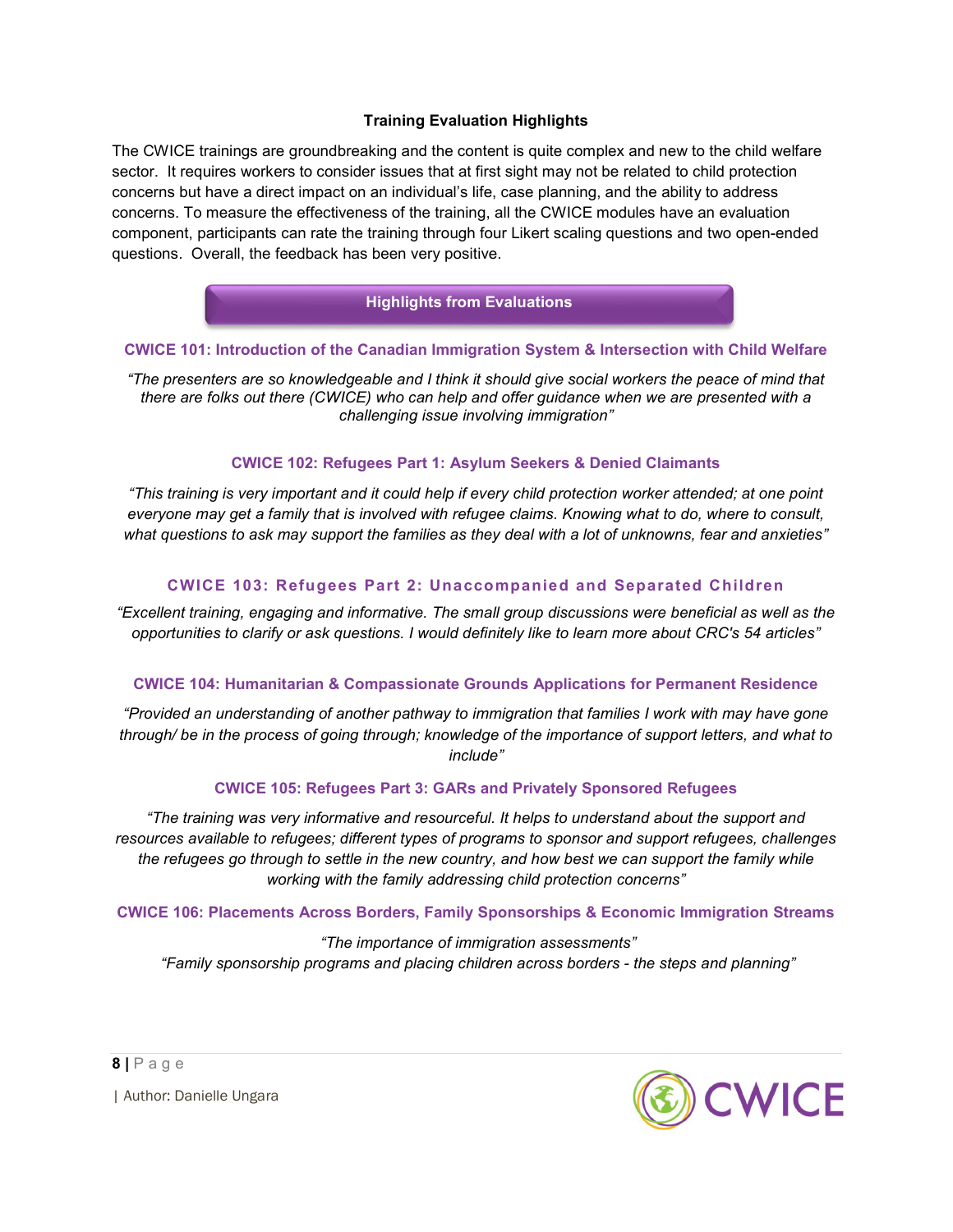# CWICE 107: Temporary and Unresolved Immigration Status

 "The importance of understanding immigration story to assess needs and supports. The impact that unresolved immigration has on the rates of human trafficking"

# CWICE 108: Creating & Ensuring Equitable Outcomes in Child Welfare

"This was a great training, a lot of information, however digestible. Child protection agencies should make this training available to more staff to increase their knowledge within the agency and in the community"

# Foster Caregiver Training

In 2022, the CWICE launched a pilot foster caregiver training in the Peel Region. Twenty-one foster caregivers attended the training and provided the following feedback:

"Very grateful for this information" "Great training. Trainers were experts in their field" "I learned who to call and contact in case I have a child in my care that needed help" "The importance of early intervention and raising immigration concerns asap"

This year, CWICE launched a new training designed specifically for foster caregivers

# New Strategies & Creating Partnerships

# Communications

In addition to outreach presentations and training opportunities for child welfare professionals, the CWICE remains engaged in information sharing using a variety of methods. Throughout the year, and as needed, the CWICE develops Issue Notes for sector leadership, providing an overview of a specific issue or trend and recommendations for early intervention, training, or service responses. The focus of the Issue Notes may include policy or legislative changes being proposed or global events that are anticipated to have regional impacts.

The CWICE has continued to share information more widely with child welfare professionals through monthly e-newsletters. Over this year, there has been substantial growth and interest in this method of communication. The distribution list grew from 133 individuals at the end of 2020/21 to 941 individuals at the close of this fiscal year.

In November 2021, the CWICE website launched. In its first five months, we have had over 1,000 page views. The top five pages visited are "About CWICE", "Training", "Resources", "News", and "CWICE History" pages.

For more information, please visit: **cwice.ca** 



 $9$  | P a q e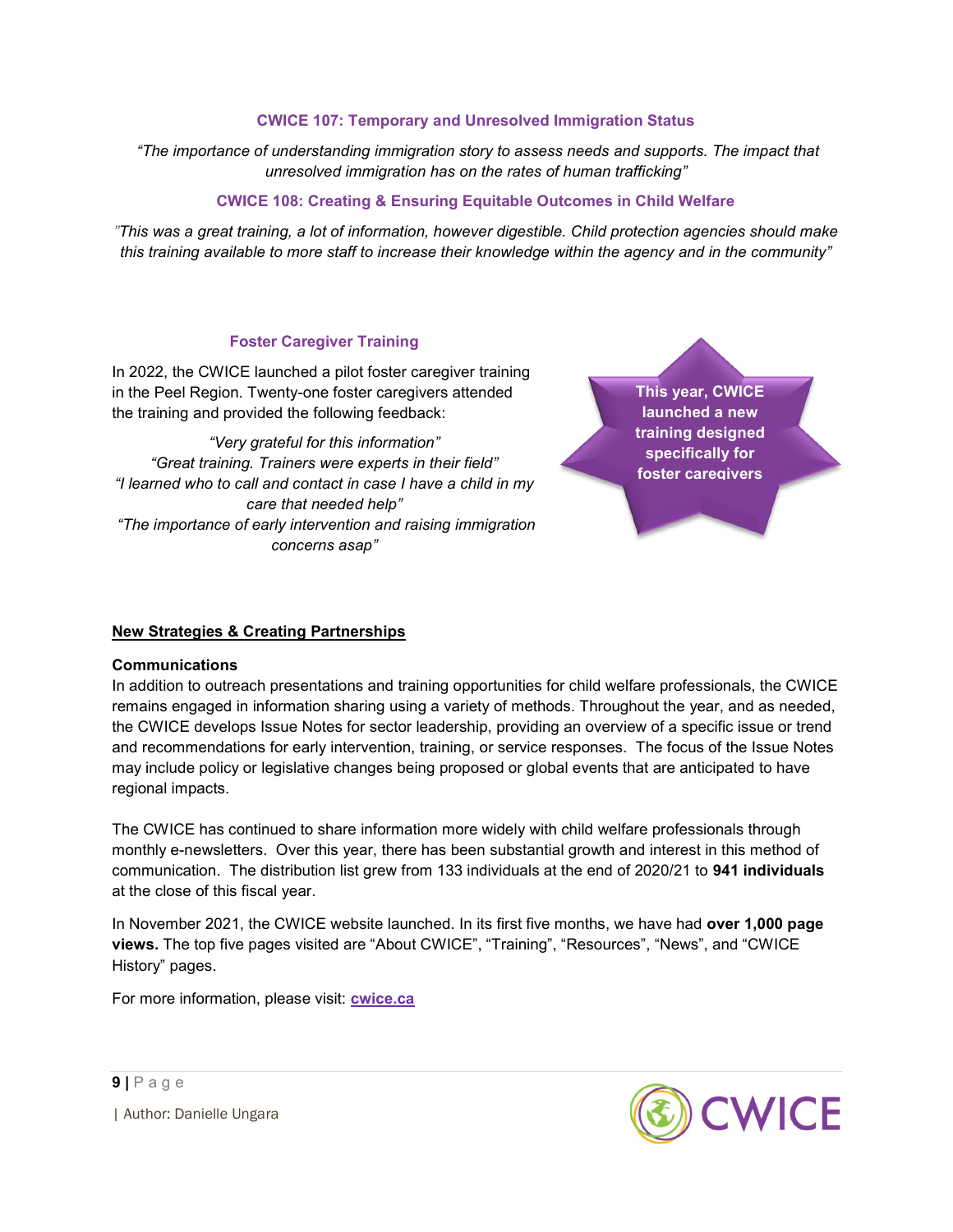# **Partnerships**

In the CWICE we have two foundational beliefs about collaboration and partnership. First, we cannot be successful in our work alone, meaning we need to collaborate with children, families, communities and professionals. Secondly, we believe families and service providers all have vested interest in strengthening and supporting children, families, and communities.

The CWICE is privileged to maintain relationships with many child welfare service providers across Ontario, and even across Canada. These ambassador networks are crucial to furthering the work of the CWICE. As well, we have built partnerships across immigration and settlement sectors, including notable international organizations; federal government bodies/agencies; national service organizations; OACAS, provincial governments/ministries in Ontario and beyond; legal, social, and settlement organizations across Ontario; as well as academic institutions across Canada.

Within Peel CAS, we regularly collaborate with the Peel Children's Aid Foundation, and professionals from various departments including Business Information & Systems Innovation; People & Culture's Training; Communications & Service Relations; Finance; Legal and Information Management; Policy Leads; Diversity, Equity & Inclusion and Community Engagement team; Accountability & Analytics; Service Administration and IT services.

Of course, we also acknowledge the hundreds of child welfare professionals across Ontario who refer and collaborate with us to meet the needs of families through service. We are privileged to be invited to sit at many tables across Peel Region, Ontario, and Canada-wide. We continue to look forward to the opportunity to co-create, innovate, ally, and collaborate with others.

# What partners say about the CWICE:

 "CWICE is an important partner on our Peel Newcomer Service Delivery Network and our Refugee Resettlement Support Working Group. Their insights and systems view of intersections among children's needs, with immigration and equity, have helped elevate our planning and collaborative discussions. We are very grateful to CWICE for our work together."

> Jessica Kwik **Director** Peel Newcomer Strategy Group

"As a research assistant, I believe it is critical to remain connected with the community. I had the wonderful opportunity to collaborate with the CWICE team to develop a list of resources, which support children and families who are new to Canada. Due to their unique role, the CWICE provided valuable insights and feedback on the project. Thank you, CWICE! "

\_\_\_\_\_\_\_\_\_\_\_\_\_\_\_\_\_\_\_\_\_\_\_\_\_\_\_\_\_\_\_\_\_\_\_\_\_\_\_\_\_\_

Emmaline Houston

PhD Student at the Factor-Inwentash Faculty of Social Work, University of Toronto  $\_$ 



10 | P a g e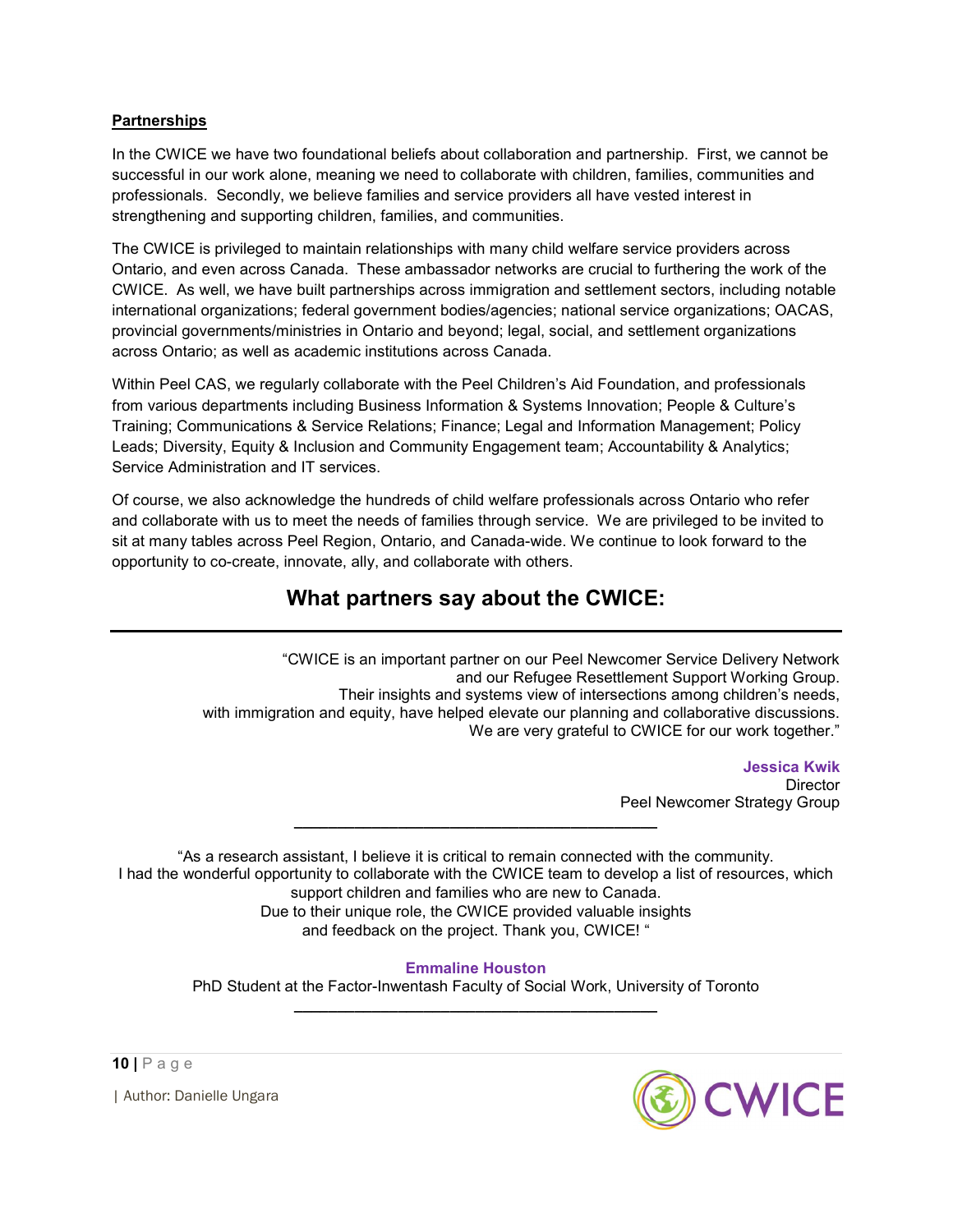"ISS Canada and Peel CAS (CWICE) have a long-standing cooperation. When you find a like-minded agency where children's rights, family reunification, and immigration policy are a priority and part of your day-to-day actions for Canadian families and families abroad, you collaborate, support and work together to make the sometimes-impossible work, possible! Together ISS Canada and CWICE worked on many cases again this year. Cases that were heartwarming and yet challenging but working with Danielle and her team is always a pleasure"

\_\_\_\_\_\_\_\_\_\_\_\_\_\_\_\_\_\_\_\_\_\_\_\_\_\_\_\_\_\_\_\_\_\_\_\_\_\_\_\_\_\_

#### Sylvie J. Lapointe

Executive Director-Directrice générale International Social Service Canada – Service Social International Canada

"CWICE has provided very valuable, expert supports for a number of our young clients whose difficult personal circumstances and protection needs are compounded by complex immigration precarity. We are always happy when CWICE is part of a young person's support team, and are grateful for their collaborative, problem solving approach".

\_\_\_\_\_\_\_\_\_\_\_\_\_\_\_\_\_\_\_\_\_\_\_\_\_\_\_\_\_\_\_\_\_\_\_\_\_\_\_\_\_\_

#### Sarah Pole

Childhood Arrivals Support & Advocacy Program Director Justice for Children and Youth Legal Clinic

"The Bordering Practices project aims to create awareness, collaboration, and partnerships to address how systemic racism in immigration policies contributes the erasures of immigration status in child welfare policy and practice. In our past forum with project partners working on anti-black racism advocacy, gender-based violence and legal rights for children and youth, we learned that perspectives towards the barriers and challenges that immigrant families' experience vary across sectors and organizations. We are grateful for CWICE's support on our research advisory committee and fostering knowledge, training, and resources for the child welfare sector to recognize the role it plays in safeguarding the immigration status of children, youth and families in care."

\_\_\_\_\_\_\_\_\_\_\_\_\_\_\_\_\_\_\_\_\_\_\_\_\_\_\_\_\_\_\_\_\_\_\_\_\_\_\_\_\_\_

\_\_\_\_\_\_\_\_\_\_\_\_\_\_\_\_\_\_\_\_\_\_\_\_\_\_\_\_\_\_\_\_\_\_\_\_\_\_\_\_\_\_

# Remarks from the Bordering Practices Research team

Data, Evaluations, and Research

Leads: Natalia Valencia and Danielle Ungara

Collaboration is a key component of the Centre's work and our growing partnerships with academic institutions, community and settlement organizations is proof of our commitment to knowledge-building and knowledge translation. This past year CWICE continued to build relationships which generate evidence-based research, and inform practices and policies, to improve child welfare service delivery and ultimately, permanency outcomes for children, youth and families.

 $11$  | P a g e

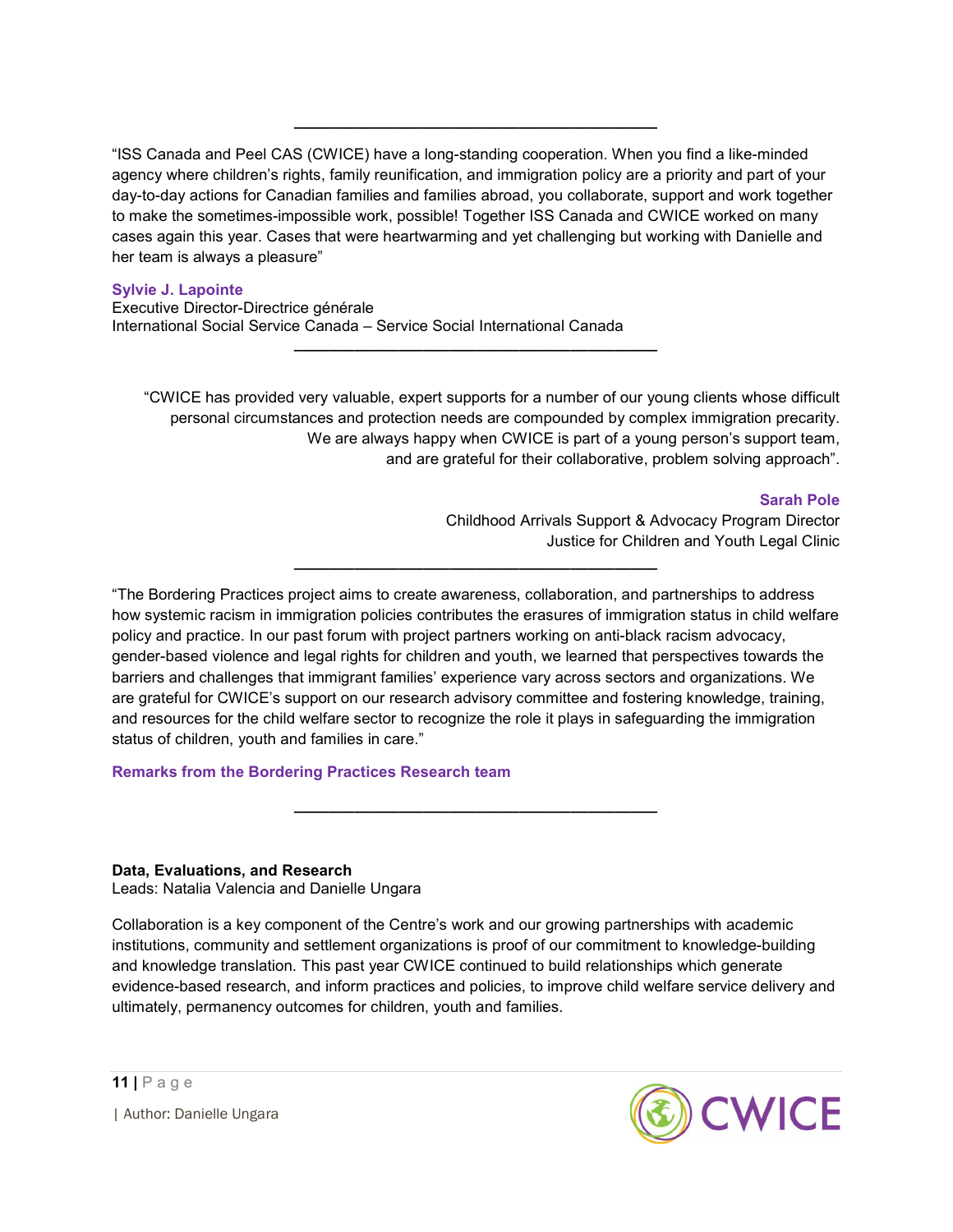# Research Highlights from the Year

This past year, the CWICE contributed to the Checklists Project led by the Child Welfare Lab at the University of Toronto, University of McGill, and other child welfare organizations and professionals in Ontario and Quebec. The online tool, launched in 2021, consisted of formulated questions in several key areas for child protection workers to use in conversations with families involved with social services during COVID-19. The checklist contains a section on community resources, which includes settlement, legal, housing and language information compiled by the CWICE staff. This project is now complete, and can be accessed at: **cwice.ca/resources** 

The CWICE is currently collaborating with the School of Social Work at Toronto Metropolitan University<sup>8</sup> (previously Ryerson University), mapping the institutional processes and practices at the intersection of child welfare and immigration systems. The institutional ethnography study aims to gain a better understanding of the culture and practices within the child welfare and immigration systems. In the last year, the Ryerson Research team has conducted interviews with child protection workers, immigrant and settlement practitioners across Ontario.

The CWICE is a member of the Research Advisory Committee (RAC) of Bordering Practices<sup>9</sup>, a research project led by social work and child, youth, and family researchers at the University of Toronto and University of Victoria. The CWICE Managers Danielle Ungara and Liz Okai, along with Data & Research Coordinator Natalia Valencia, represent the CWICE on the advisory committee. Several of the CWICE staff attended the first community forum, in March 2022, which highlighted systemic issues facing racialized immigrant children, youth and families involved in the child welfare system. The Bordering Practices research project obtained multi-year funding from the Social Sciences Humanities Research Council and is currently entering its second year.

The CWICE continues to expand its research partnerships to support innovative research. CWICE has several joint projects in the development phase with community, settlement, and academic partners. CWICE is working alongside members of the Service Delivery Network in Peel Region to explore issues of digital inclusion and equity for settlement services to newcomers. The CWICE is also in development of research design with the University of Toronto and Toronto Metropolitan University for a longitudinal study focused on children, youth and families with immigration issues that received services and supports through the CWICE.

# **Services**

In addition to capacity building, the CWICE is well known for its services. From its focus on early intervention through assessment and referrals, to brief services and child protection services. This past year, we received 491 new referrals for child protection and consultation requests and we provided services to 666 individuals this year.

In total, and over the last four fiscal years, the CWICE has responded to 1,904 referrals for service.

In addition to service requests, we also received an additional 217 non-service inquiries. On average, the CWICE Managers received 18 requests per month. These inquiries/requests related to Training (30%), Partnership/collaboration (20%), Communications (19%), Operations (17%), and Research (14%) [Table 2].

12 | P a g e

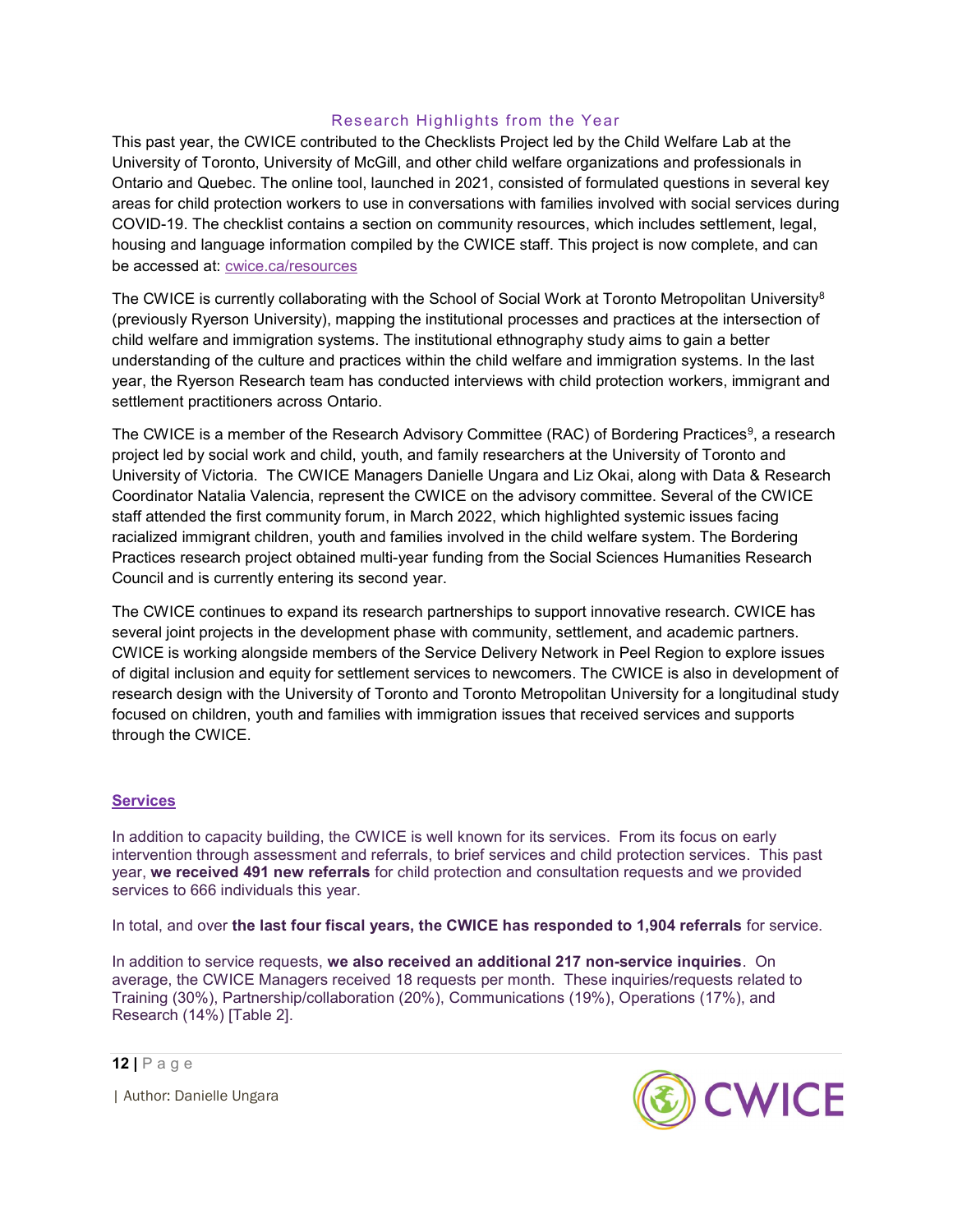#### Table 2

| <b>CWICE Non-Service Inquiries/Requests (N=217)</b> |                                                                                                                                                                                                                                                                                                                                                                                                                                        |  |
|-----------------------------------------------------|----------------------------------------------------------------------------------------------------------------------------------------------------------------------------------------------------------------------------------------------------------------------------------------------------------------------------------------------------------------------------------------------------------------------------------------|--|
| <b>April 2021 to March 31,2022</b>                  |                                                                                                                                                                                                                                                                                                                                                                                                                                        |  |
| <b>Summary</b>                                      |                                                                                                                                                                                                                                                                                                                                                                                                                                        |  |
| 30%                                                 | <b>Training</b> inquiries including registration management, scheduling and course<br>inquiries, and training infrastructure management.                                                                                                                                                                                                                                                                                               |  |
| 20%                                                 | Partnership requests including joint advocacy or coordination of services,<br>supporting partner organizations' funding requests, policy development support,<br>consulting governments, or responding to individual requests, invitations and<br>roundtable discussions.                                                                                                                                                              |  |
| 19%                                                 | <b>Communication</b> requests including developing Issue Notes and e-newsletters,<br>branding and website management, presentation/outreach, developing tip<br>sheets/resource guides, and responding to media requests.                                                                                                                                                                                                               |  |
| 17%                                                 | Operational process-related requests including program management/referrals<br>to external partners, process changes including documentation recommendations,<br>procedure improvements and finance management. These requests were<br>predominantly received from Peel CAS colleagues, however some work including<br>ensuring seamless referrals for Designated Representatives and developing a<br>process for IRCC to refer UASCs. |  |
| 14%                                                 | Research requests including requests to participate in research, as well as project<br>design and development of joint-funding proposals. Inquiries tracked involved new<br>requests on previous projects, and requests to develop new projects.                                                                                                                                                                                       |  |

# Child Protection Services in Peel Region

Contributed by: Mandisa Sifelani, Bahja Nassir, Gillian Tennyson, Mohamed Shaw and Danielle Ungara

Our team continued to provide child welfare services in one of the most diverse regions in Canada. This past year, 9.8% of the entire country's new permanent resident admissions resided in Peel Region<sup>10</sup>. Across the Greater Toronto Area (GTA), the proportion of immigrants is rising and Peel Region currently reports 51.5% of its population identify as immigrants (Map 1). This trend is predicted to continue over the next several years. Forecasts for Peel Region approximate 30,000 new immigrants will move to Caledon, Brampton, and Mississauga per year between 2022- 202411,12. In addition, schools and service providers in Peel Region anticipate growing



populations of temporary residents, as International Students join the region's 80 postsecondary campuses13,14. Service providers within the region have considerable awareness of the current needs of residents, as well as those who will be welcomed in the future. The CWICE will continue to participate in service coordination and innovation with partners across the Peel Region.

13 | P a g e

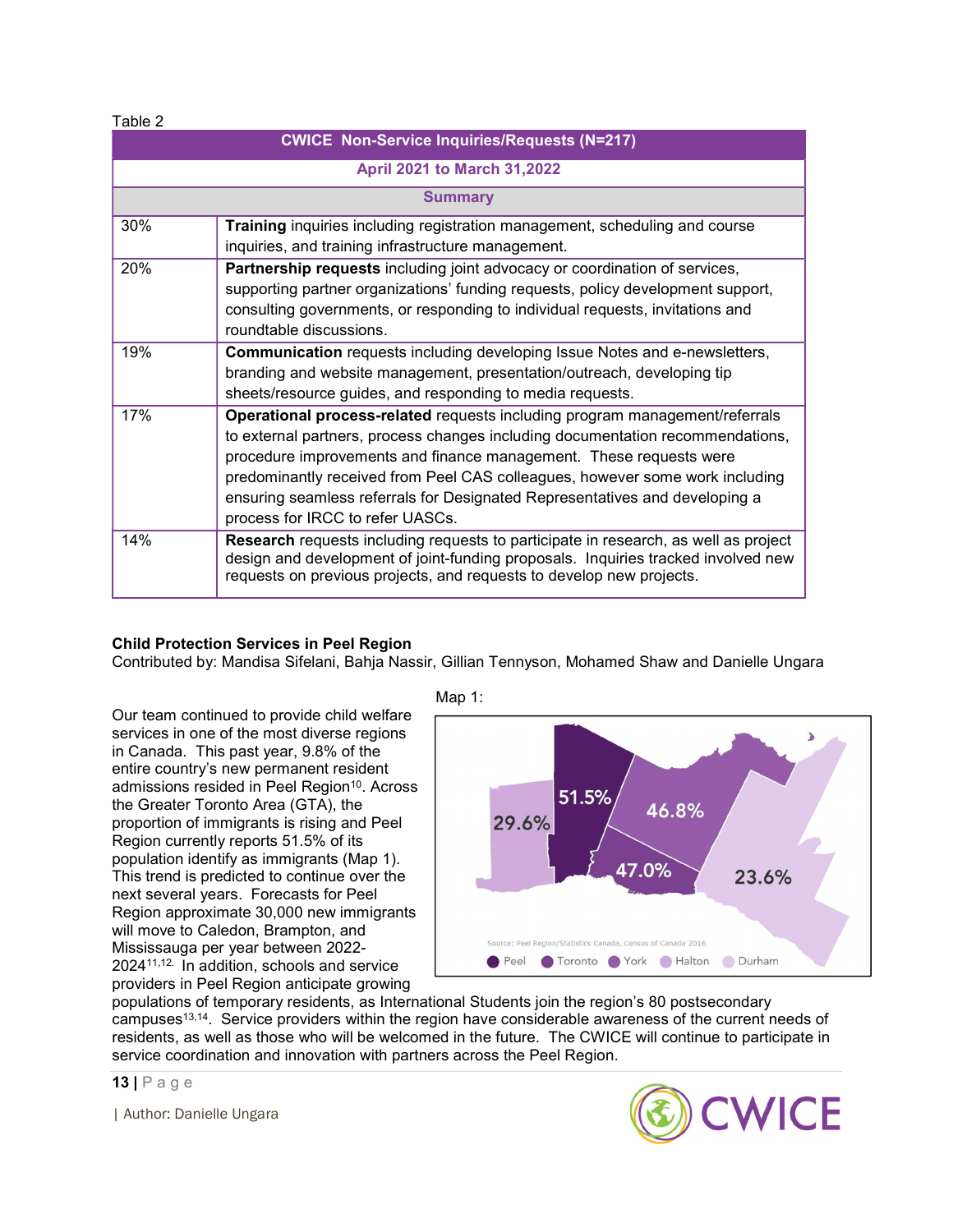As noted last year, child welfare workers continued to support clients who experienced job loss or degradation in employment, which led to more needs for practical assistance such as food and housing. As well, some clients reported increased family conflict and a rise in stressors impacting mental health and coping during this time. Ongoing access to employment and childcare supports have been critical during the second year of the pandemic. As have families' needing pathways for / access to virtual programing, and income supplements/supports through Ontario Works and Child Tax Benefits.

This year we responded to 105 child protection cases from the airport or within the Peel Region. The top reasons for child welfare services related to caregiving skills (20%), requests for assistance including pre-natal supports (19%), neglect of basic needs (18%), risk of parent-child separation (18%), and adult conflict (17%). Law enforcement continued to be the top referral source, making 23% of our referrals (Table 3), along with clients making self referrals (20%), along with other professionals.

# Table 3

| op <sub>5</sub> | <b>Referral Sources</b>                     | $\frac{0}{2}$ |
|-----------------|---------------------------------------------|---------------|
|                 | Law enforcement                             | 23%           |
|                 | Parent/Self-Referral                        | 20%           |
|                 | Health/Public Health/Mental Health Provider | 12%           |
|                 | <b>Child Welfare Provider</b>               | 10.5%         |
|                 | <b>Educational Personnel</b>                | 10.5%         |
| 5               | <b>Federal/Immigration Partners</b>         | 9.5%          |

Nearly half of the children/families referred also had an intersecting unmet settlement need (47%), while other needs related to regularizing immigration status (23%), and referrals needed to community partners (11%). Our clients also faced various immigration-related needs, especially as there are system backlogs in processing of immigration applications. Having unresolved status has contributed further to isolation and disconnection, financial instability and uncertainty about planning one's future. For some people, it was hard to plan and raise children not knowing when their refugee claim hearing would occur nor having the decision made. Several families experienced barriers to their settlement within the community, including facing language barriers and system navigation issues. It has always been, and will continue to be, our role to help clients expand their networks including working with settlement partners so services available within the community are utilized. Outstanding settlement needs were wide in nature – from banking to healthcare needs or learning about transportation systems.

Overall, we provided service to 290 individual clients this year, and they have a wide range of immigration status' in Canada. The top three immigration status' of our clients were Permanent Residents (27%), Canadian Citizens (25%), and Asylum Seekers (20%). Last year, 64% of our clients were not Canadian citizens and instead held a range of immigration statuses, and this year this increased to 75% of our clients identifying a non-Canadian citizen status (Chart 2).

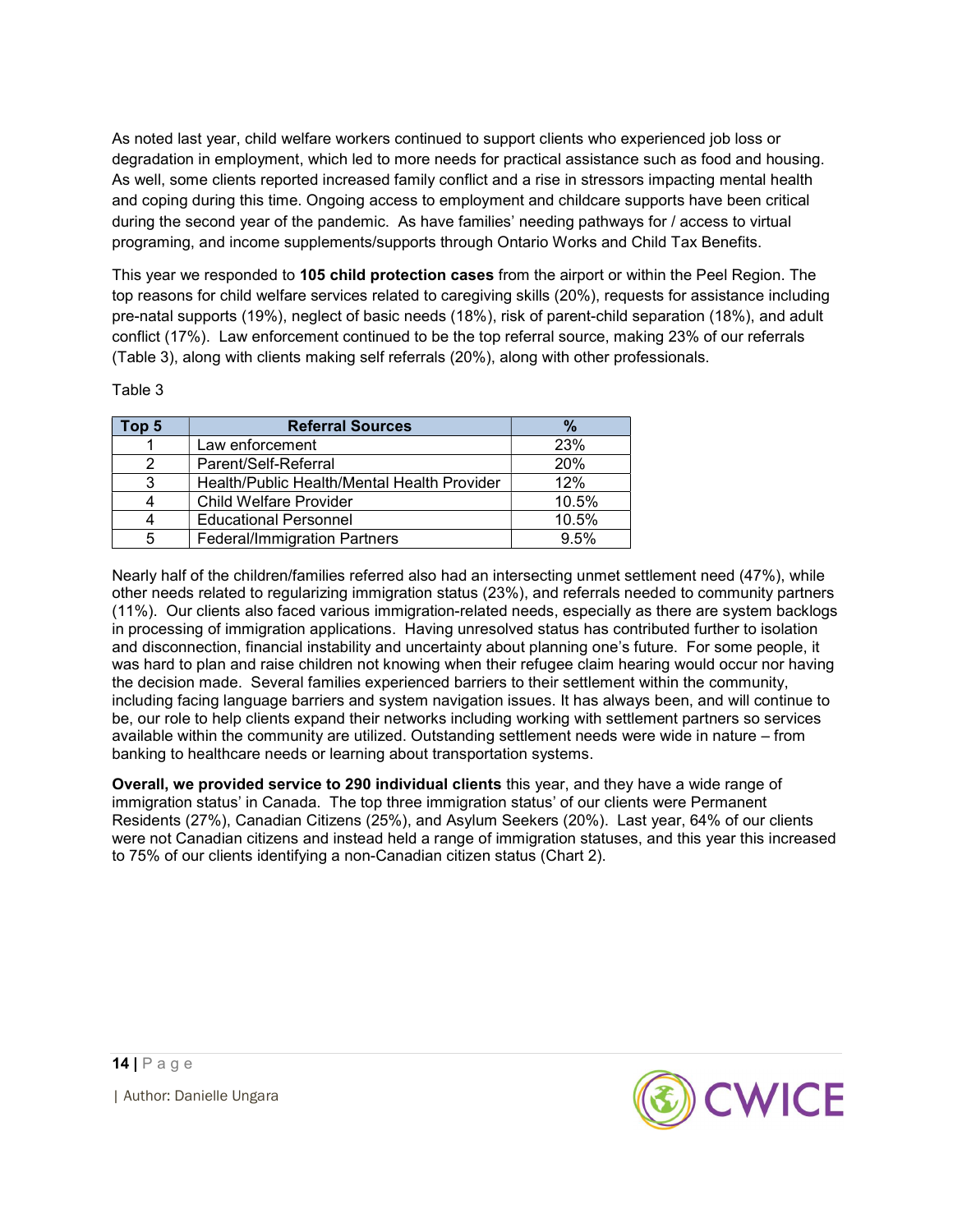

Overall, our work is enhanced by referring children and families to settlement partners, and culturally safe wraparound programs such as Peel CAS' Akoma, Ma'an, and SAATH programs<sup>15</sup>. As well, the team continued to collaborate with Peel Children's Aid Foundation<sup>16</sup> to link families to donated resources as needed. We also wish to recognize the community-at-large, for its ongoing role supporting the families we work alongside. Many faith-based communities and neighbours/friends have played vital roles in supporting one another, welcoming families to the community, and helping parents keep their children safe.

# Consultations & Brief Services Ontario-wide

This year we received 386 referrals for consultation, and this demonstrates an increase year-over year that is notable since our launch in 2018 (Chart 3).





 $15$  | P a g e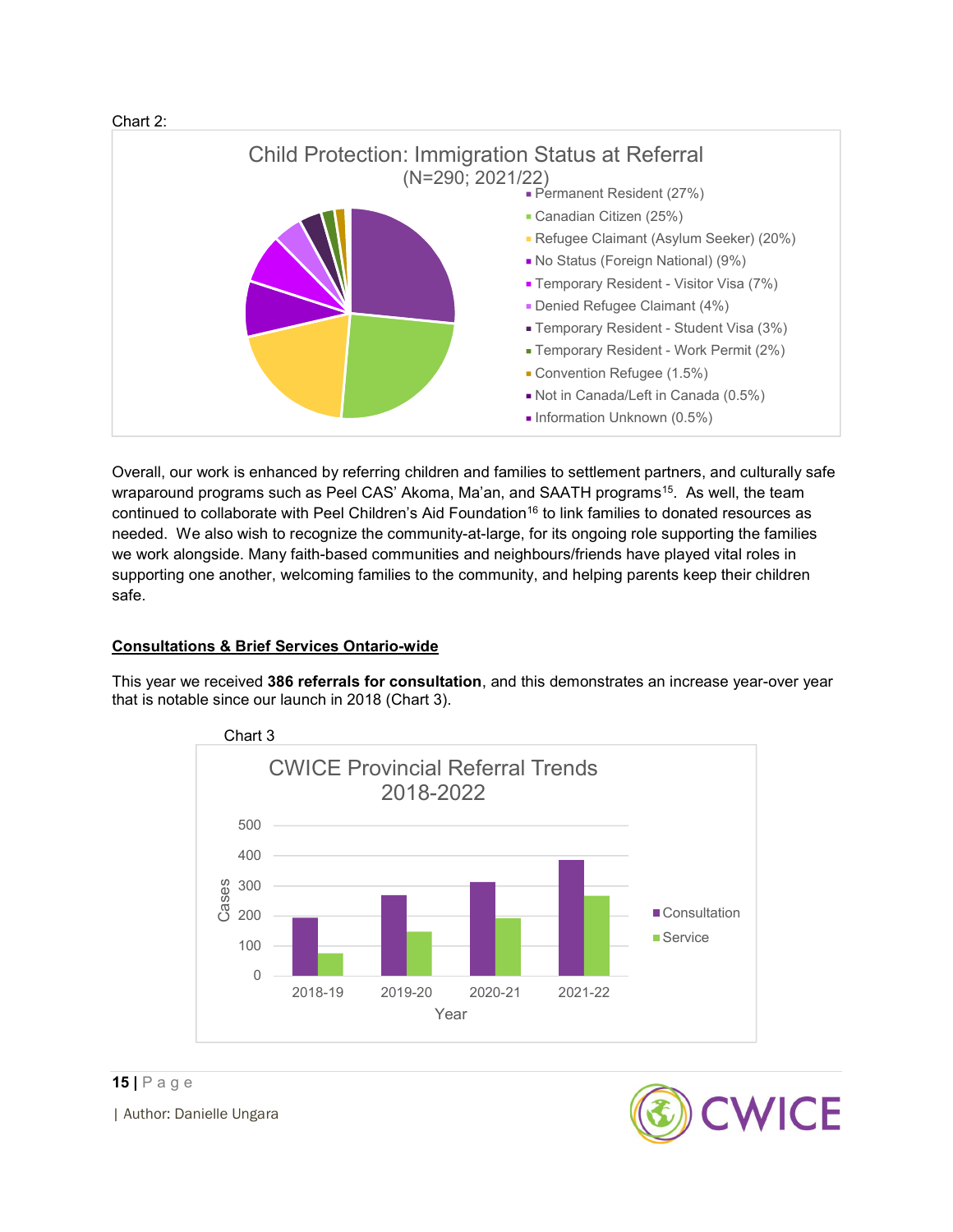There were several consistencies year-over-year, including referral source and type of requests to the CWICE. In 2021/22, about half of the referrals were from the central region (51%), and notably a substantial mixture of other referral sources from regions across Canada (Chart 4).





Chart 5: The majority of referrals continued to be related to immigration inquiries (57%).

There were also two new trends which surfaced this year, that had not been previously classified: cases abroad and requests related to travel requirements during COVID-19 border restrictions. A summary of the emerging cases abroad referrals is in the conclusion section of this report.



**CWICE**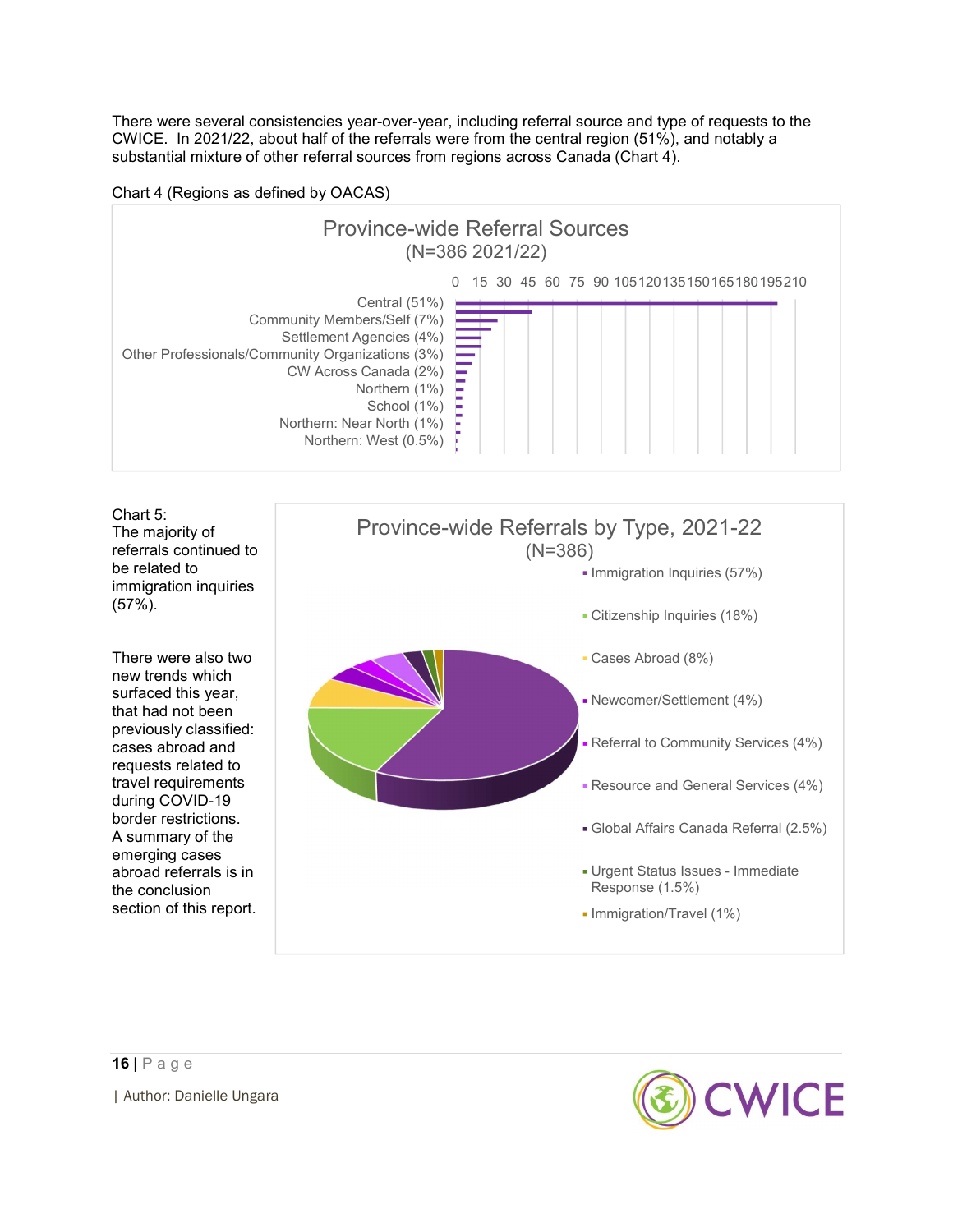This year, the referrals received from across the province continued to be primarily about families receiving ongoing services from child welfare agencies (22%) - chart 6, followed by children/families not yet involved in child welfare services (20%). Of those who were not yet receiving service, approximately 17% resulted in new child welfare referrals to local agencies.



# Brief Services

This year, 69% of the referrals from the province were opened for brief services, which is a 30% increase since our launch in 2018 (Table 4). The service trends highlight the growing complexity of issues facing children and families in Ontario.

Table 4

|                                    | 2018-19 | 2019-20 | 2020-21 | 2021-22 |
|------------------------------------|---------|---------|---------|---------|
| <b>Consultation Referrals</b>      | 194     | 269     | 313     | 386     |
| <b>Brief Services</b>              | 76      | 148     | 192     | 267     |
| % referrals needing brief services | 39%     | 55%     | 61%     | 69%     |

Immigration Specialists provided 267 brief services to 376 individuals with a variety of immigration status and needs (Chart 7). This year, 73% of those we provided service to did not identify as Canadian citizens. Of the Canadian citizens receiving service, several are dual citizens, while other referrals involved reunification/placements across borders, and those seeking assistance repatriating back to Canada.

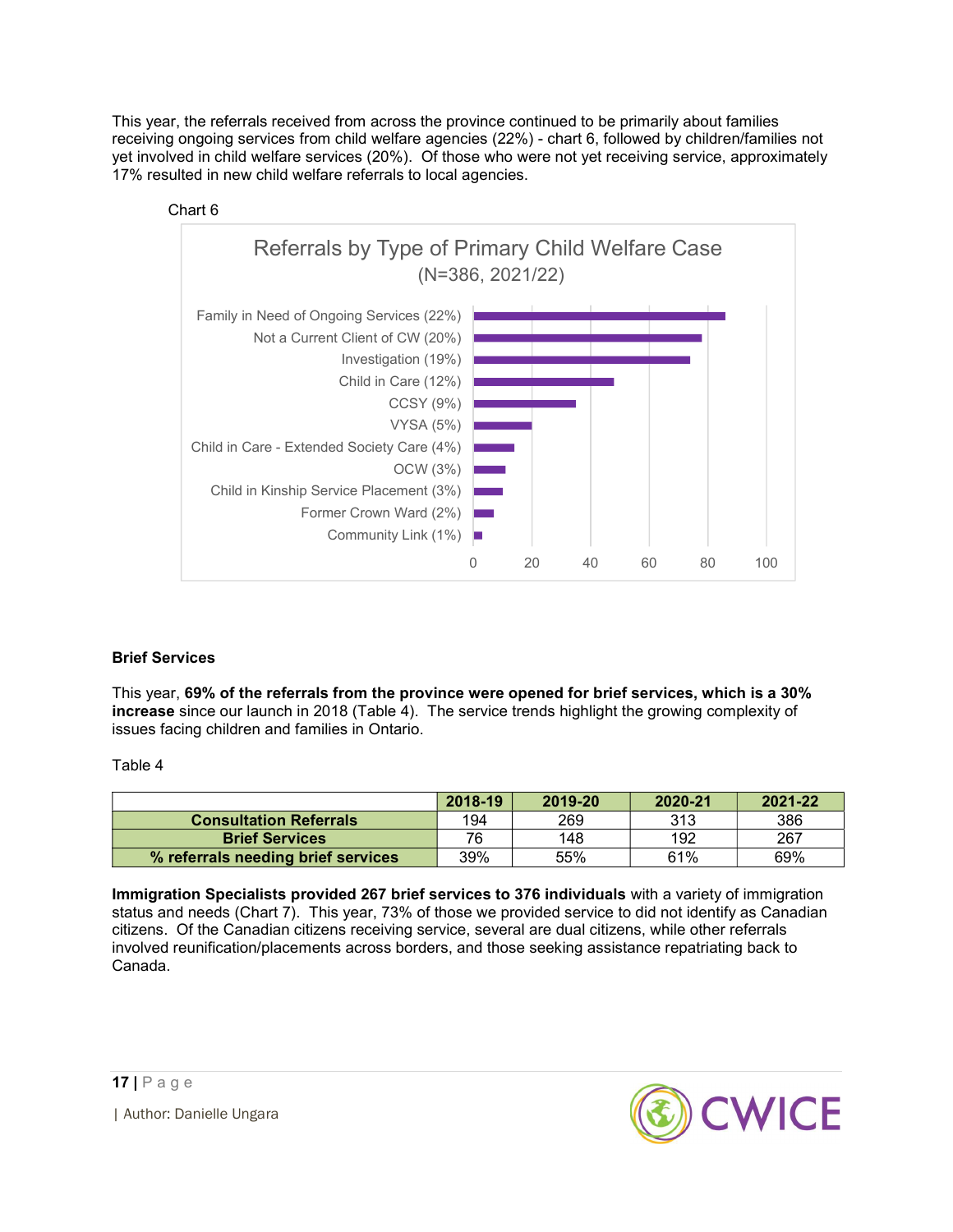



# Service Evaluation:

Following all brief services, we send participants a survey to evaluate our services. Of the 95 closed cases this year, we had 36 responses to our survey with the following results:

#### 97% of respondents agreed:

- $\cdot \cdot$  The CWICE team member was knowledgeable when managing the request
- ❖ The CWICE services were helpful

In terms of satisfaction, we received a consistent satisfaction rating of 97% for the third year in a row. At the same time, this year we received 94% satisfaction about our timely responses to requests. This is a 3% decrease from last year, and is likely impacted by the implementation of a wait list. The wait list was implemented in 2020/21 fiscal year and continues to be utilized today to manage the volume of requests and layers of service needs. All referrals are assessed and prioritized for assignment and the average length of wait is approximately one month. One comment in the evaluation noted the wait being the only difficult part of the process when working with the CWICE.

In terms of suggestions for service: one participant asked the CWICE to connect with all child welfare agencies to ensure they are aware youth under 18 apply for citizenship; another comment included that training to CAS' would be helpful; and finally a professional felt the CWICE service was more appropriate for the family than their protection service. Other comments shared were about the impact the CWICE had directly on children and families' lives, and is summarized below.

**CWICE**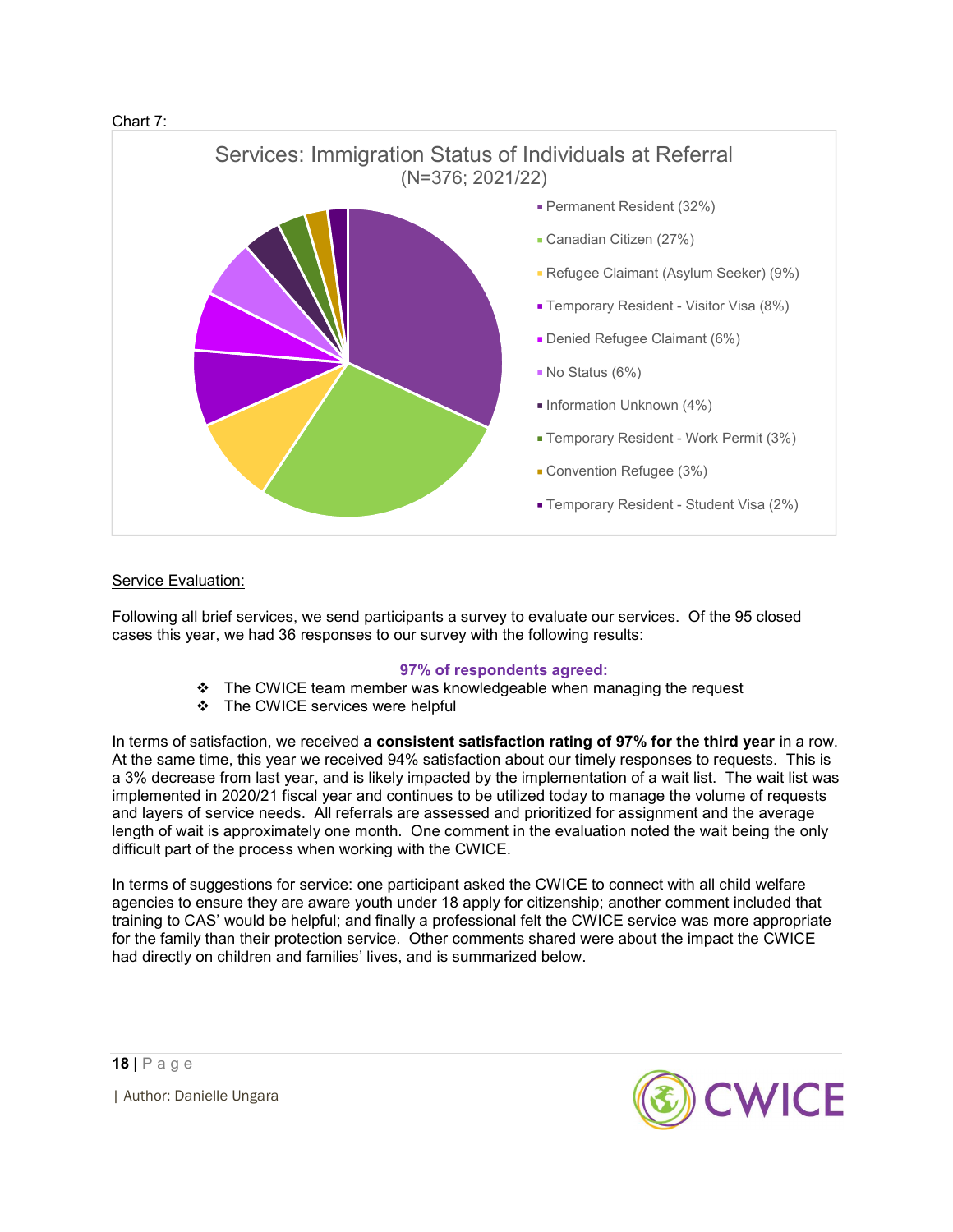Continued CWICE Service Evaluation

"Did the CWICE service make a difference to a child, youth or a family?"

\_\_\_\_\_\_\_\_\_\_\_\_\_\_\_\_\_\_\_\_\_\_\_\_\_\_\_\_\_\_\_\_\_\_\_\_\_\_\_\_\_\_

Yes. It gave the child a new lease of life!

Brought a sense of hope, as we wait for a response.

They helped support completing documents to remain in Canada and remain safe.

Eased anxiety for youth.

**Absolutely.** They helped me write a letter of support for the family so the children could see their grandparents for the first time in a couple of years.

The CWICE service made a significant difference to the entire family. The parent was at risk for deportation, which put the entire family's stability in jeopardy and would have negatively impacted 4 very young children.

On behalf of the family, thank you!

Youth estranged from her family of origin and I had the privilege to see how excited she was taking the oath of citizenship.

\_\_\_\_\_\_\_\_\_\_\_\_\_\_\_\_\_\_\_\_\_\_\_\_\_\_\_\_\_\_\_\_\_\_\_\_\_\_\_\_\_\_



19 | P a g e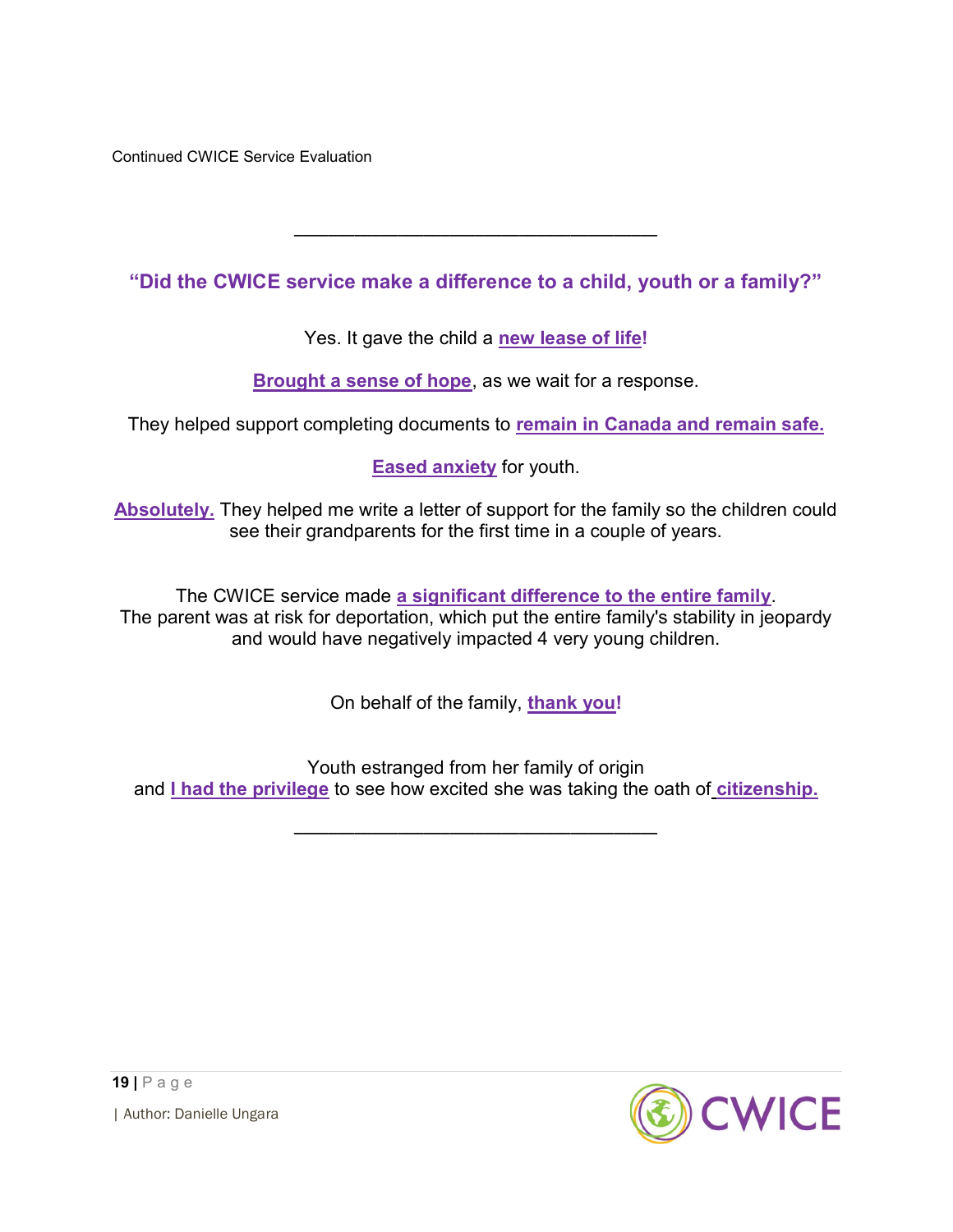#### All the CWICE Service Recipients

Within the CWICE programs, we recognize and celebrate the identities of service recipients. To promote a thorough understanding of identities, we recommend child welfare workers use identity based data tools, and ask individuals and families about their immigration status, migration stories, and experiences.

Across all the CWICE service types in 2021/22, we worked with a combined 666 individuals from 82 unique countries across five continents of origin. In comparison, last year we provided service to individuals from 76 countries. Map 2 provides a visual illustration of the continent of origin for our clients across brief services and child welfare services (Map 2 and Table 5).

MAP<sub>2</sub> **CWICE Clients - Continent of Origin** (N=649; 2021/22)



\*17 clients had unconfirmed country of origin

| ır | ١I |  |
|----|----|--|
|----|----|--|

| Table 5: | <b>Continent</b>     | <b>Percentage of clients</b> |
|----------|----------------------|------------------------------|
|          | Asia                 | 32%                          |
|          | <b>North America</b> | 20%                          |
|          | South America        | 19%                          |
|          | Africa               | 17%                          |
|          | Europe               | 12%                          |
|          | Antarctica           | 0%                           |
|          | Australia            | 0%                           |



20 | P a g e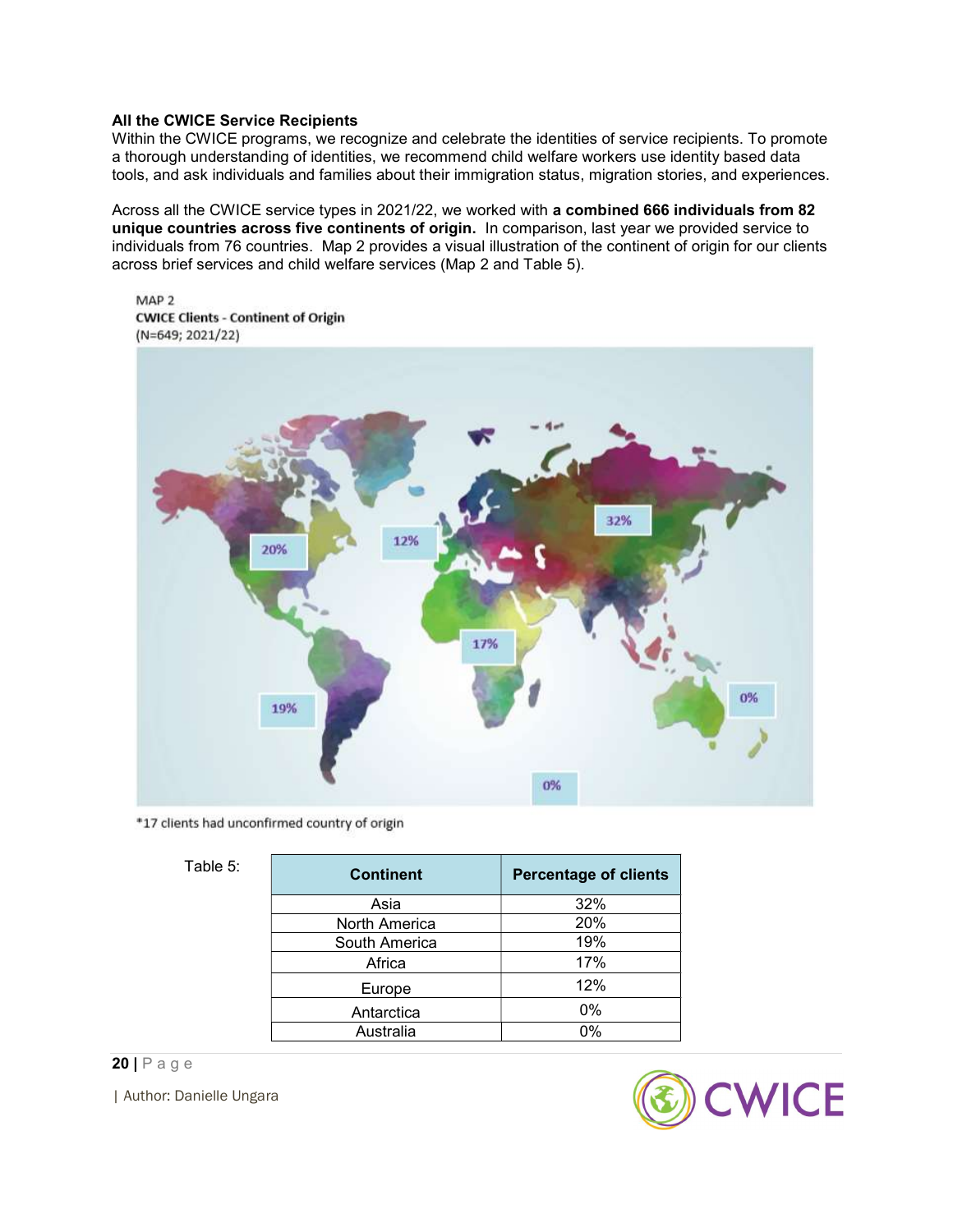# Status Project

Leads: Celistine Frampton, Fatima Mukai, Natalia Valencia and Danielle Ungara

In our fourth year, the CWICE continued to make efforts to ensure that every child and youth in out-ofhome care with Peel CAS, who had unresolved immigration issues, had a plan to resolve these issues. Out-of-home care includes children and youth living with friends or relatives in kinship arrangements, with foster caregivers, youth receiving voluntary youth services, and young adults who live independently through continued care and support. To that end, we enlisted the assistance of our colleagues across Peel CAS, to review and confirm all children, youth, and young adults' immigration status in Canada. Through the engagement process, we examined place of birth, citizenship (including outside Canada) to develop and confirm our understanding of the various immigration status' within Canada for our clients.

The data collected, and analyzed over the last few months, underscores the importance of engaging families in these discussions as early as possible. Documenting identity data in the Child Protection Information System is important as this information can form the basis for a more comprehensive plan to address future immigration needs of children and youth. This information is also critical when accessing services as children age or youth live independently. As well, knowing this information assists service providers to better plan for reunification and engage in family finding here and abroad to develop plans.

Our 2021/22 'point-in-time' manual analysis, part of the Immigration Status data project, has confirmed that Peel CAS' child welfare workers continue to support and plan for the resolution of unresolved immigration issues for every child or youth receiving services.

# Ultimately, we believe the more we understand the identity needs of those we serve, the better equipped we will be as service providers.

At the time of this project, 89.5% of children, youth, and individuals currently receiving out-of-home care services (except kinship) with Peel CAS are Canadian citizens, while 10.5% are not. This finding is consistent with last year's point-in-time analysis. As of November 2, 2021, the children, youth, and young adults held a range of immigration status in Canada (Chart 8).

Chart 8



 $21$  | P a g e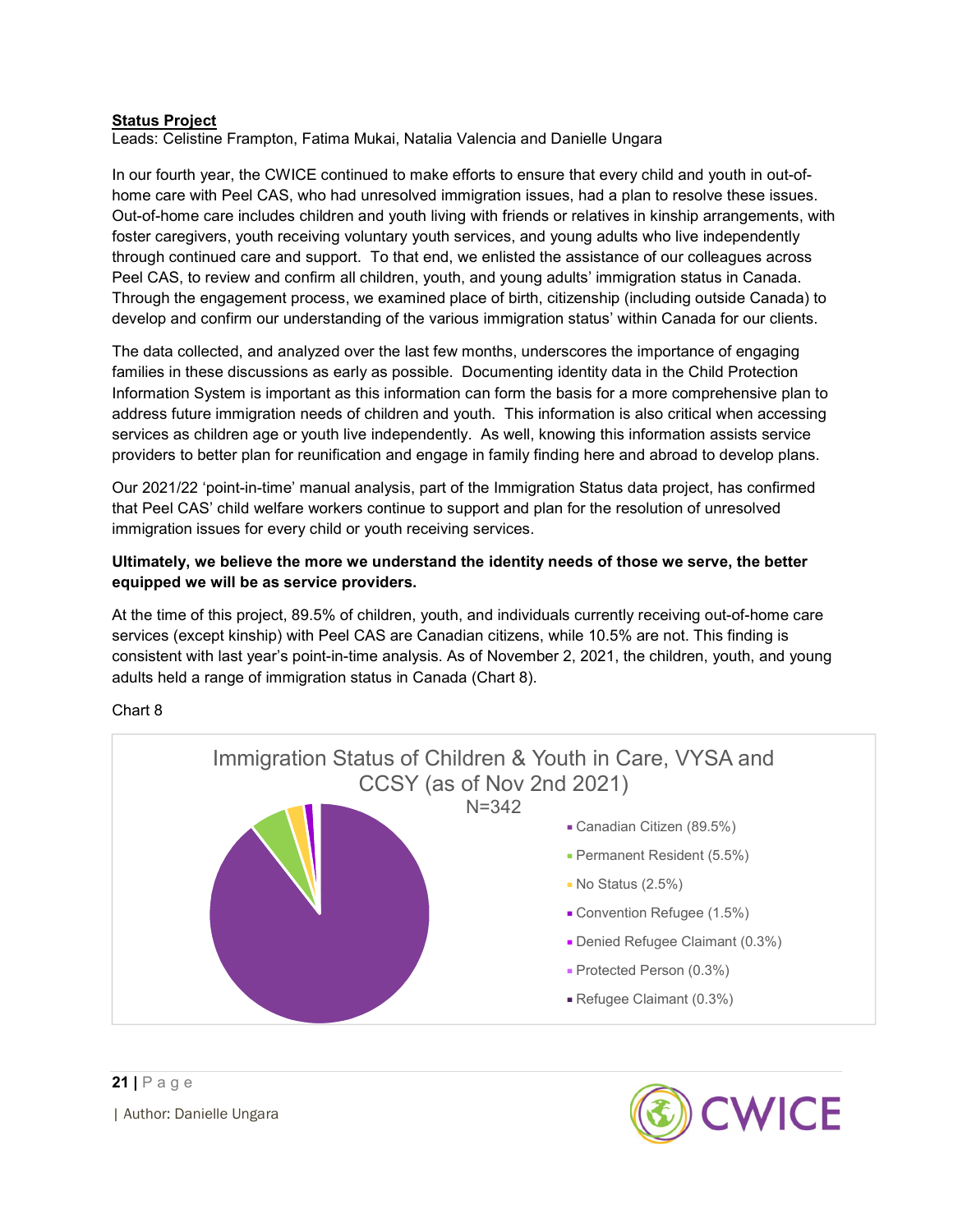At the time of the project, in November 2021, only 2% of children/youth in kinship arrangements did not have Canadian citizen (Chart 9).



Peel CAS staff have continued to lead in meaningful engagement with children, youth, and families around immigration status issues. This helps in producing outcomes that are more equitable – pathways are developed with a focus on helping youth find a sense of belonging and establishment, as well as pursuing opportunities as they age. Through the case review and planning, we can confirm all children and youth with unresolved immigration status issues with Peel CAS have a plan and are on a pathway to resolving outstanding issues.

# Project Expansion: Identity Data

This past year, the CWICE status project team expanded the project to examine the identities of noncitizen children and youth receiving out-of-home care further.

Within Canada the majority of recent immigrants, according to the 2016 Census, are racialized<sup>17</sup>. In the most recent Ontario Incidence Study, in 2018, Dr. Barbara Fallon and her team revealed newcomer households (individuals living in Canada less than 5 years) represented 8% of investigations in Ontario<sup>18</sup>. This data and research highlights the importance of understanding the unique identity and needs of those receiving service.

Across Ontario, there have been discussions over several years about the over-representation of Black and Indigenous children in out-of-home care<sup>19</sup>. Child welfare redesign in Ontario is focusing on disparities and disproportionalities, and addressing equity issues system-wide, including thorough data analysis to better understand where disparities exist<sup>20</sup>. OACAS' One Vision, One Voice also provides a framework, and emphasizes collecting and disaggregating race-based data, then comparing this to community demographic data, and sharing this information<sup>21</sup>. The CWICE continues to break ground as the first to publicly report immigration status of clients year over year. This year, the CWICE will report race-based data, along with other important pieces of one's identity.

22 | P a g e

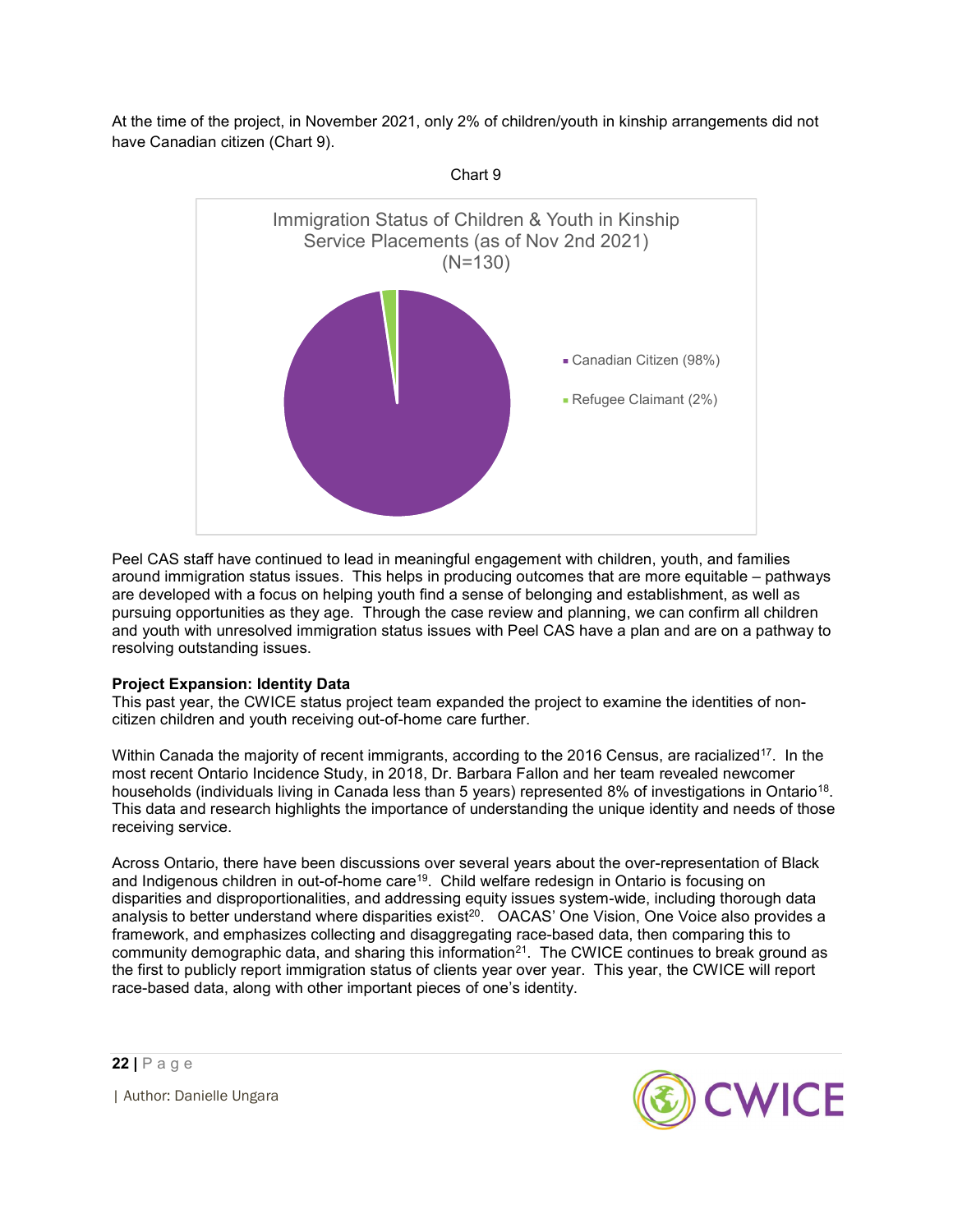In total, there were 39 children, youth, and individuals in out-of-home care with Peel CAS who were not Canadian citizens (including all care options). Just over half of these children, youth, and young adults identified as women/girls while the others identified as men/boys (Chart 10).



There are several notable findings regarding the self-identified race of the children, youth and young adults resolving their immigration status needs. Of those without Canadian citizenship receiving out-ofhome care, 69% identify as Black, while 13% identify as Middle Eastern, and 10% identify as South Asian (Chart 11). These findings provide a first-ever-view of the specific needs facing children and youth receiving service from Peel CAS; however considering the diverse demographics in Peel Region, its appeal for settlement, and proximity to the airport, it will be important to review this in a year's time.





23 | P a g e Across the general population in Peel Region, in 2016, South Asians represented 32% of the overall population, with Black people representing 9.5%, and people from the Middle East representing 3% $^{22}\!.$ While community demographics are important, an important factor includes Peel Region being home to

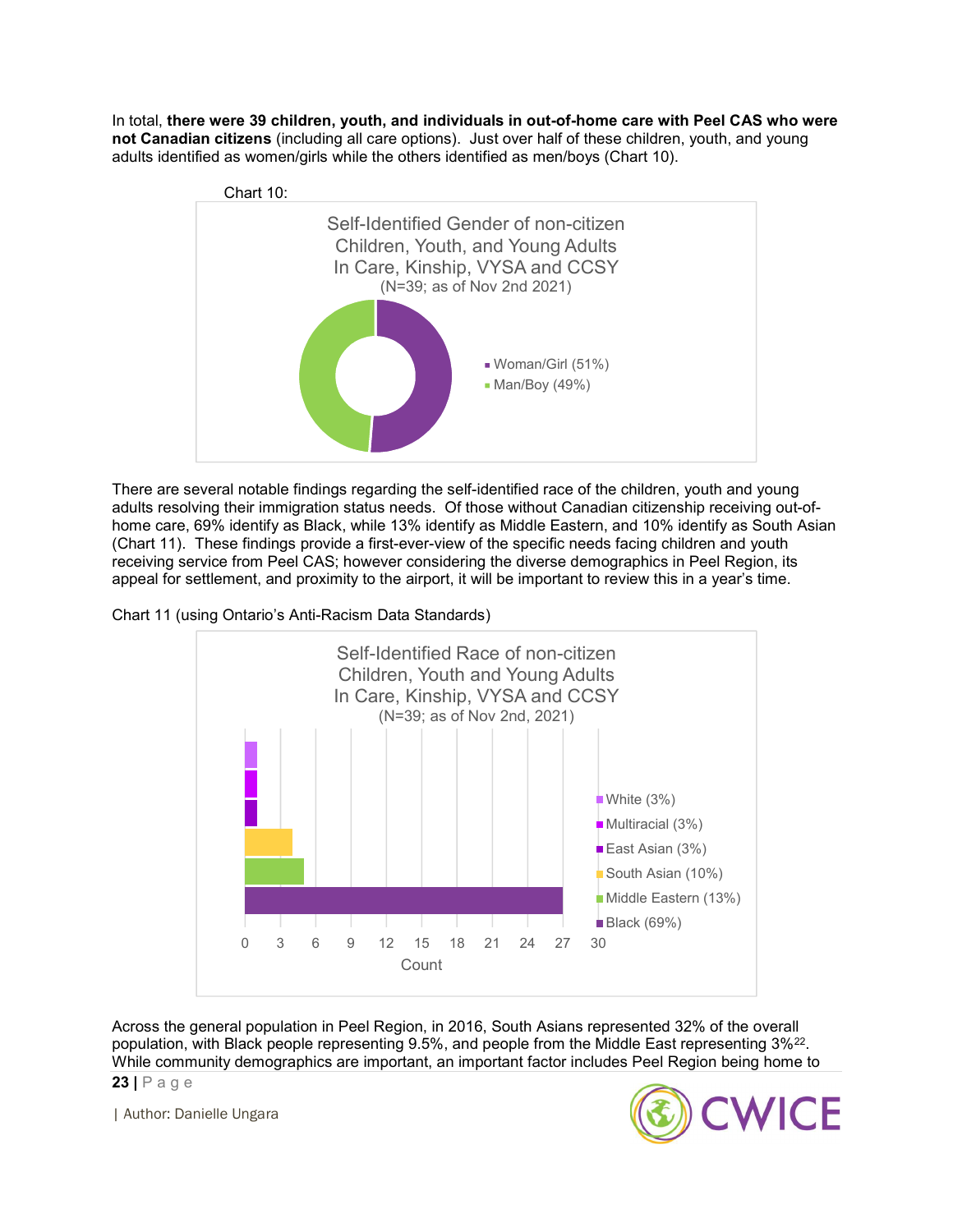Canada's largest airport. The CWICE acknowledges unresolved immigration status can be an indicator of increased marginality, particularly for youth separated from their parents or families. Youth may experience little or limited support networks and access to resources. The CWICE works with many incredible partners who support these youth; and our partners are often concerned about the overrepresentation of Black children in care and also are concerned for those who are not citizens and the impact this has if not resolved by child welfare organizations and authorities<sup>23</sup>. We commit to continuing to work with partners and in supporting youth seeking permanency in Canada.

In the coming year, we will continue to encourage colleagues across the province to engage families in identity based discussions that include immigration and citizenship issues. We will support organizations to determine processes and procedures to ensure accurate identity documentation. We will support staff and agencies in creating plans to resolve immigration status issues for children and youth in all out-ofhome care. Lastly, we will support agencies to implement processes and practices that ensure all children have identity documents, particularly when residing in out-of-home-care.

# UASC Project

Leads: Alicja Grabarczyk and Danielle Ungara

The second year of the COVID-19 pandemic created unique challenges for unaccompanied and separated children (UASC). This year, we responded to referrals to work with 54 UASC, which was slightly higher than last year (Table 6). The UASC referred for service from across the province were from 26 unique countries from across five continents.

Table 6:

| <b>UASC</b><br><b>Referrals</b> | Year    |
|---------------------------------|---------|
| 54                              | 2021/22 |
| 47                              | 2020/21 |
| 45                              | 2019/20 |
| 38                              | 2018/19 |
| 184                             | Total   |

We had several successes this year with positive outcomes for UASC, and perhaps this year we learned to adapt and evolve with the various changes that have affected every country across the world.

To better support the unique needs of these children and youth, we coexplored their identities with them to ensure services met their individual needs. Our unaccompanied or separated children and youth told us:

- Self-identified gender identity: 53% of UASC referred identified as a men or boys, 43% identified as women or girls, 2% identified as transgender men/boys, and 2% did not confirm their gender identity
- Self-identified sexual orientation: 20% identified as Straight/Heterosexual; 4% of the individuals we supported identified as Gay, 2% identified as Bisexual, 4% preferred not to answer, and 70% was unconfirmed or unknown
- Self-identified race: 31.5% of the children/youth identified as Black, 15% as Middle Eastern, 13% as South Asian, 7.5% as Latin American, 6% as White, 2% as East Asian, with 25% unknown (Chart 12).

As the CWICE supports referrals from across the province of Ontario, we commit to continuing to encourage colleagues to engage children and youth about their identity and accurately document such critical parts of one's identity. We believe this will be critical in child welfare redesign across the province.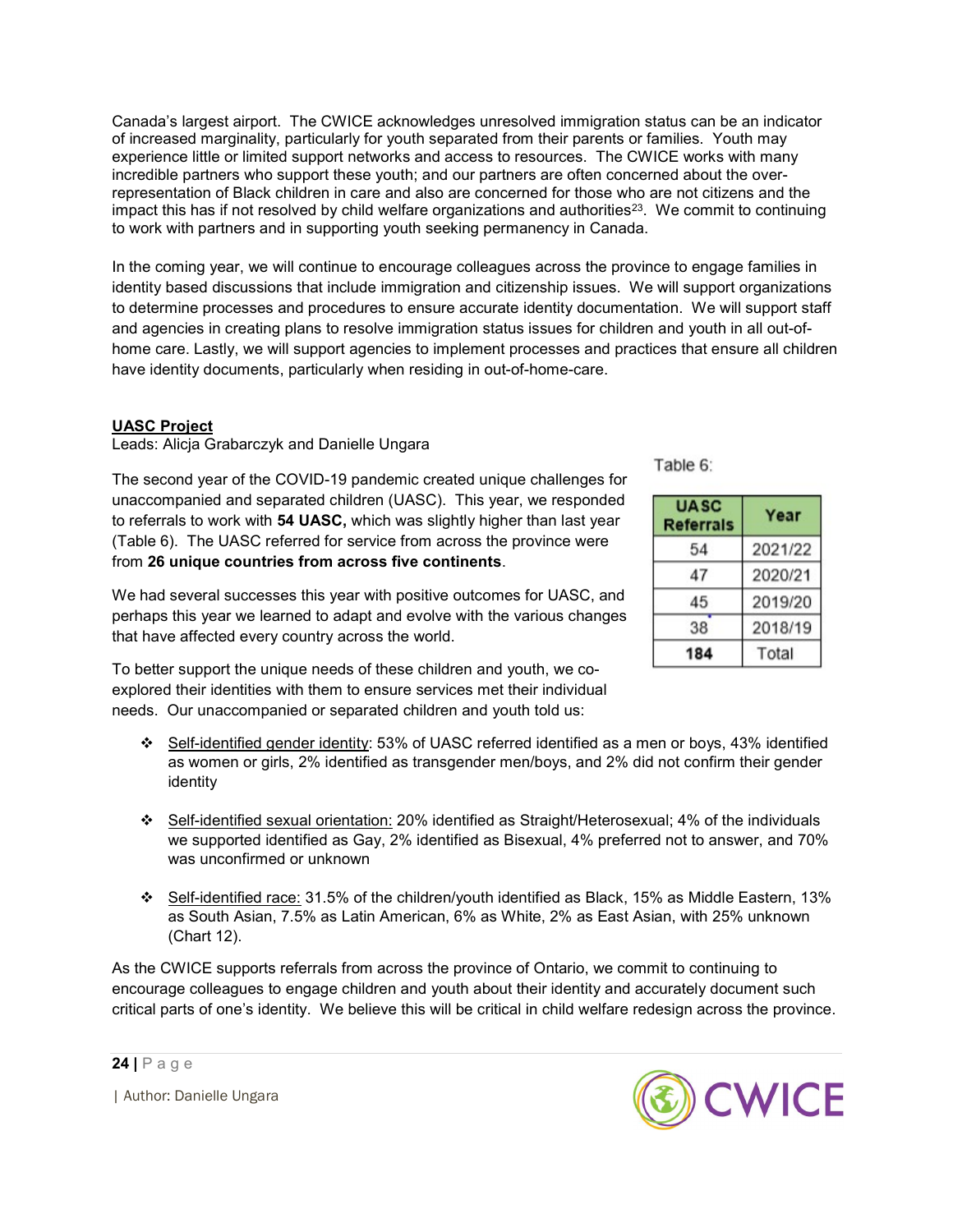

# Chart 12 (using Ontario's Anti-Racism Data Standards)

In addition, this year, there were several trends noted regarding UASC:

- Reunification with extended family members in Canada.
	- $\circ$  In 2021/2022, the CWICE observed a few Government Assisted Refugee children and youth reunited with their extended family in Canada. This resettlement experience is unique from other UASC experiences, however, these youth benefitted from service at their local child welfare agencies, settlement service partners, schools and faith group organizations in preparation of their arrival. The collaboration and seamless services meant children and youth had positive experiences as they were welcomed to the country. This also provided parenting supports to their caregivers.
	- $\circ$  The conflict in Afghanistan created a new, small wave of UASC who were abruptly separated from their parents and family during transit. These youth have expressed fearing for the safety and whereabouts of their families, with many members still outside Canada. They have shared their wishes to reunite.
- Canada-USA border:
	- $\circ$  There are a few children and youth who have crossed the USA-Canada border in hopes of travelling to various parts of Canada and be reunited with family members or family friends. Some children made a refugee claim at the USA-Canada border while others were returning from abroad as Permanent Residents or Canadian Citizens who could no longer reside with their legal guardian.
	- $\circ$  We have also seen an increase in refugee claims at the USA-Canada border by both individual youth as well as sibling groups. These youths may be requested to present quarantine plans and be asked to stay in quarantine centres/designated hotels before travelling to their final destination. The CWICE maintains that UASC should not be quarantining alone in isolation or quarantine centres, and we have worked extensively with partners in Public Health and IRCC to ensure safety and supports are in place for children and youth.

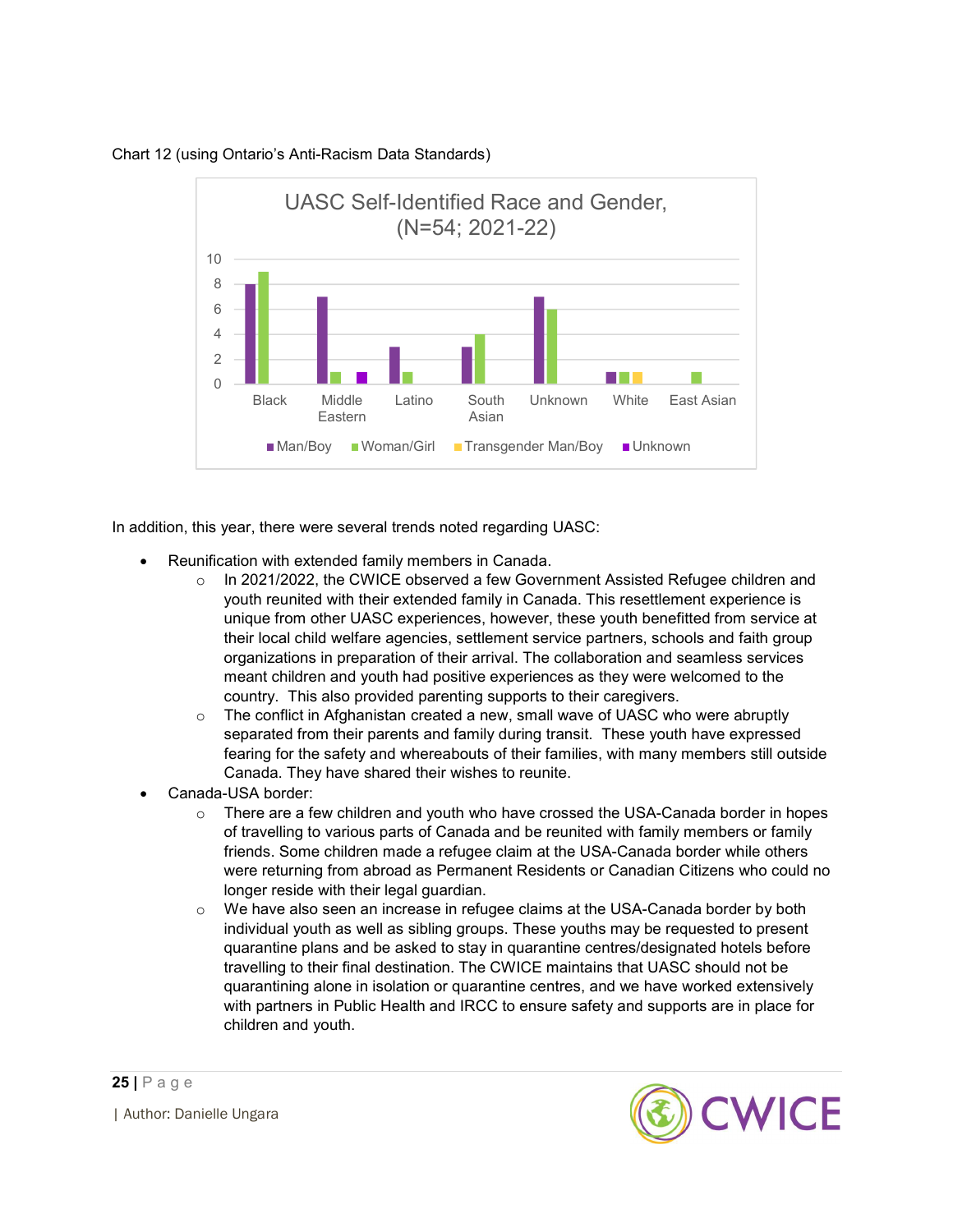UASC Trends continued -

- Alternative guardianship/caregiver arrangements:
	- $\circ$  The CWICE continues to observe formal and informal guardianship arrangements presented on behalf of children/youth. It is important to ensure permanency options do not leave children vulnerable; and at times, these private arrangements have led to children living in the community with expired temporary immigration status for years.
- Repatriation to Canada:
	- o Some UASC required support pre- and post- successful repatriation to Canada. These services included travel coordination during the pandemic, which required proof of vaccination to board domestic and international flights and having government approved vaccine records.

As a member of the Unaccompanied and Separated Children Network in Ontario, the CWICE has been leading the collaborative development of a resource guide for youth arriving at the border. Several youth have informed the design of the resource guide, based on their experiences and first months living in Canada. The resource guide will focus on eight key areas: Emergency/Shelter/Housing, Health Services, The Refugee Claim process and important timelines/dates, Legal Supports, Education and School, Finances, Transportation, Telecommunications/Cell phones. A list of terms and definitions was also included as a way to help UASC understand some of the terminology they might hear during their immigration experience to better empower them in decision making.

As member of the UASC Network in Ontario, we will continue to work with many partners on issues facing UASC including access to education in 2022/23.

# The CWICE Youth Group

Facilitated by: Alicja Grabarczyk and Mandisa Sifelani; designed in development with Shirley Asiamah

In 2021, the CWICE Youth Group was launched with a purpose to support and assist immigrant youth including unaccompanied and separated or repatriated youth as they integrate and settle in Canada. The overall goal is to harness and empower these youth to reach their full potential in Canada. The meetings provide youth with information, resources, and opportunities to expand their network while they transition to their lives in Canada. With a focus on permanency, this program provides youth a unique opportunity to meet other youth and staff mentors, from diverse backgrounds to create positive connections and learn from one another.

Outreach continues and youth may be referred at any time to attend the meetings. Feedback received from the participants thus far has been positive, with youth expressing that they have enjoyed the group, the content provided, and the interactive activities. Youth have had a platform to share their accomplishments, engage in conversations, find commonalities with others who are going through similar experiences and learn from each other.

Peel Children's Aid Foundation has been a strong and welcomed support of the CWICE Youth group. There have been some challenges for youth to consistently attend monthly meetings, so support and encouragement from foster caregivers, guardians, community service providers, or child welfare workers is important. As youth age and settle in Canada, they may wish to become mentors to younger youth or those newly arriving in Canada, and the program will allow for such growth opportunities.

Informal feedback has been received since December 2021. One youth shared the group is an "open space to be able to share, talk about anything and lean on each other. We're in similar situations and can rely on one another and help one another". Another youth shared his feedback saying, "It was nice to be in this group, thank you for taking the time".

26 | P a g e

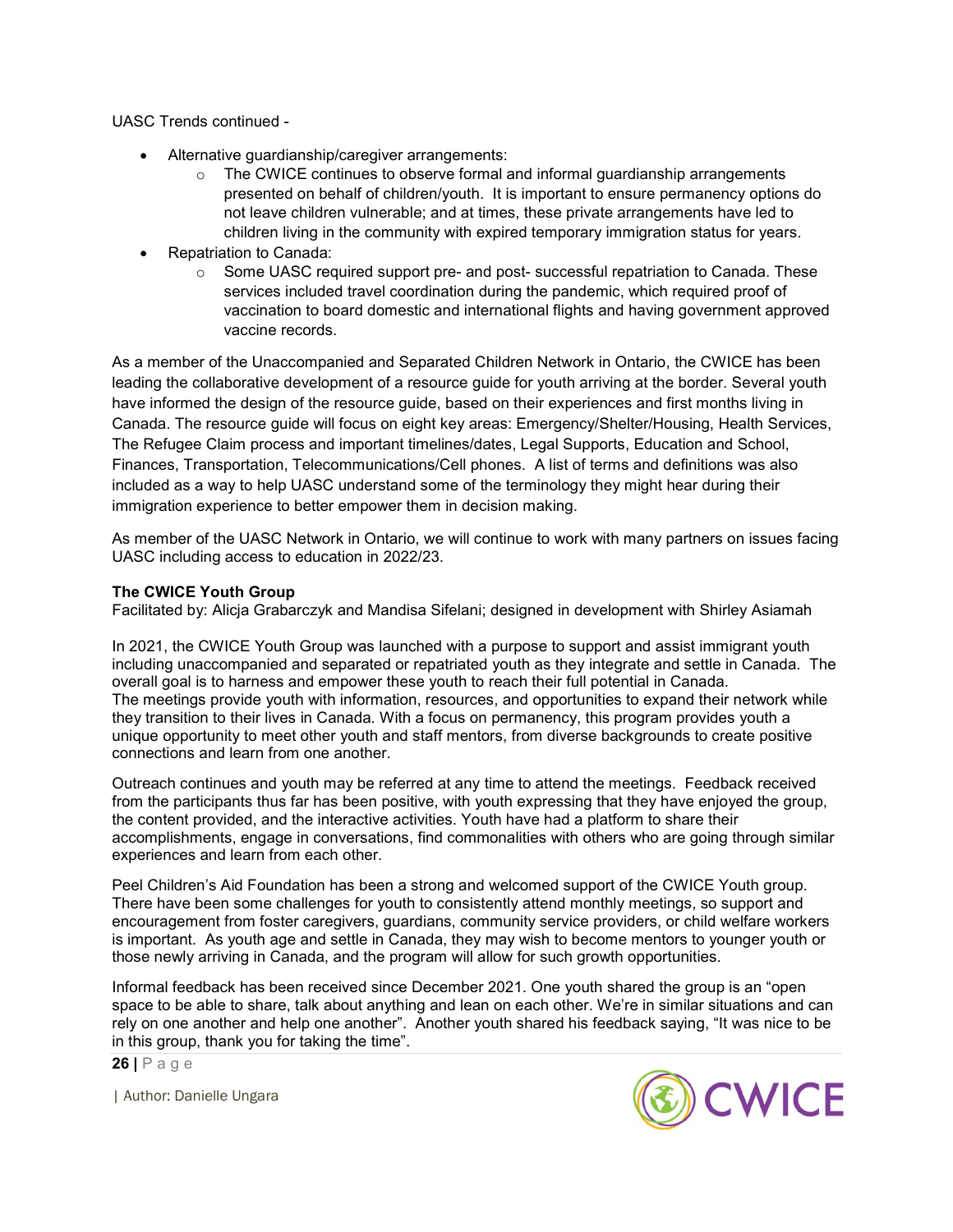#### Citizenship Project

Leads: Natalia Valencia, Abimbola Oyeyinka, and Danielle Ungara

The CWICE continued to help child welfare partners understand the importance and responsibility we have when children and youth are in out-of-home care, to ensure their immigration status needs are met. Failing to resolve immigration issues for children and youth aging out of care can pose significant challenges in their adult lives. One way to ensure youth have permanency is through supporting them to obtain their Canadian citizenship before leaving care.

In 2021-2022, the CWICE received 46 new citizenship referrals from across the province. The majority of the requests (65%) were for individuals under 18 years of age, while 35% were applying for citizenship as adults. The individuals supported are diverse - 46% of those referred for citizenship support identified as men/boys, 52% as women/girls and 2% as transgender women/girls.

This year, we reviewed the identified racial and cultural backgrounds of the individuals referred for service (Chart 13), and recognize identities of those supported are distinct. As the CWICE works with racialized immigrant children and youth across Ontario, we recognize the significant structural and systemic barriers that they face if citizenship remain unresolved. It is critical for the CWICE to promote the need for citizenship permanency within the child welfare sector.

Since the inception of the CWICE in 2018, the CWICE has received 142 requests in total to support citizenship applications for children, youth, and young adults. These referrals have been received from 21 child welfare agencies/organizations over these four years. As well, the individuals referred have been and continue to be diverse, from 48 distinct countries/nations around the world.

The successes achieved to date include: attainment of citizenship, citizenship applications currently processing with Immigration, Refugees, Citizenship Canada (IRCC) and others in progress. As well, we've created a streamlined process for resolution of applications with IRCC. Despite the successes, the pandemic has contributed to significant processing times for applications, so our work with our partners continues to ensure permanency achieved. In addition to processing times, the CWICE noted several additional barriers faced by children/youth as sole applicants for citizenship including: lack of identification documentation, limited understanding of their migration/immigration stories and history, disconnection or conflict with parents/family which can complicate information gathering, financial barriers to application fees, or involvement with the criminal justice system. The CWICE continues its ongoing work with children, parent(s)/legal guardians/child welfare workers or representatives, as well as collaboration opportunities with partner organizations. We remain committed to ensuring barriers that hinder children and youth from regularizing their citizenship is removed, and permanency in Canada is obtained.



Chart 13 (using Ontario's Anti-Racism Data Standards)



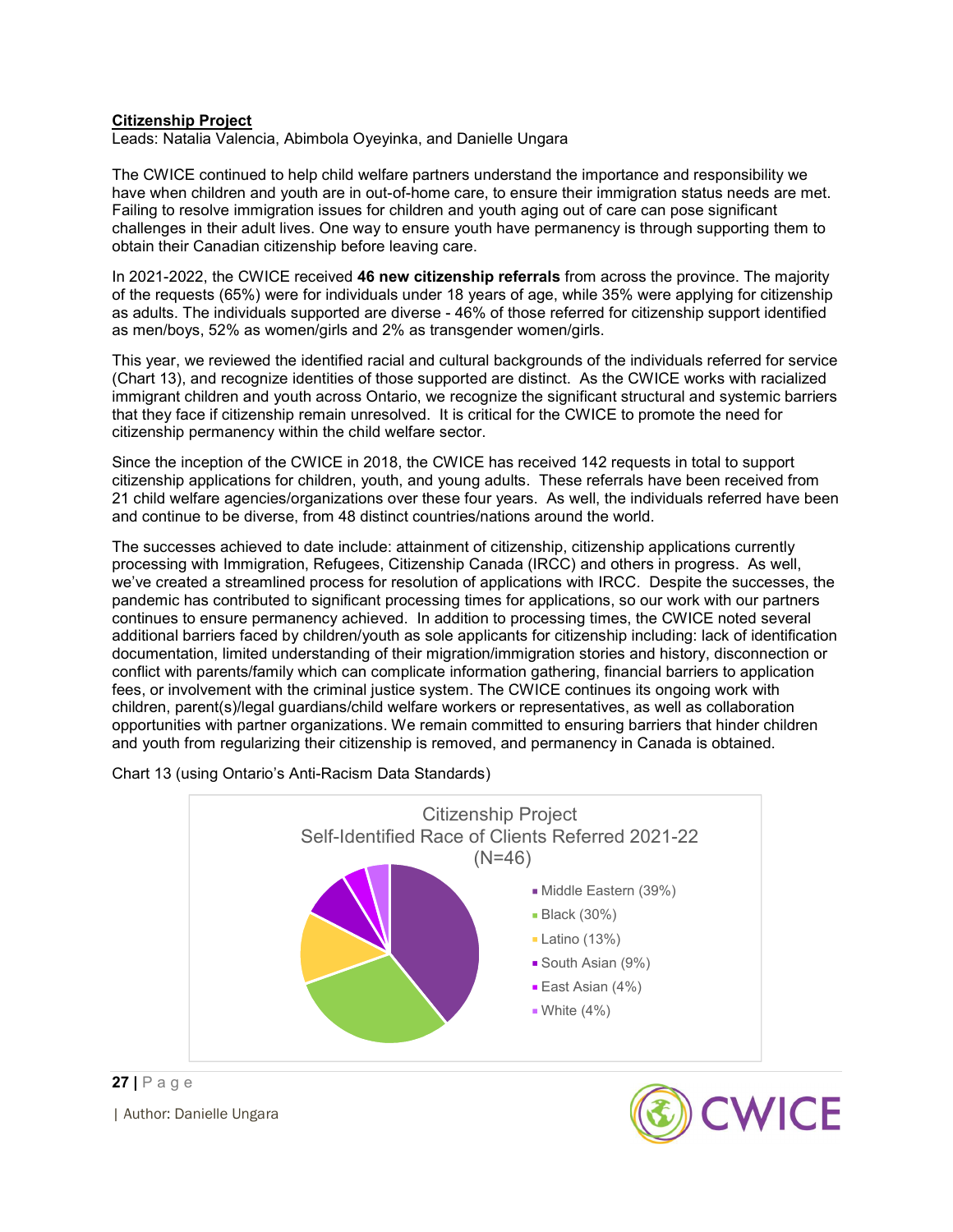# Repatriations & Reunifications Project

Leads: Celistine Frampton, Rosario Elmy, Natalia Valencia, Mandisa Sifelani and Danielle Ungara

For several years, the CWICE has collaborated with several federal partners, including Global Affairs Canada (GAC) to ensure the safe return of children, youth and families who found themselves in difficult circumstances and were unsafe abroad. The CWICE has developed a record of service excellence over the last three years (2019-2022), ensuring the successful repatriation and reunification of 58 Canadian children, youth and families.

Strong partnerships are the foundation to ensuring that children, youth and families abroad are served in a timely and sufficient manner. This year, the CWICE developed a service contract with Global Affairs Canada, and served as consultant from February 17<sup>th</sup> to June 30<sup>th</sup> 2021, providing consultation, outreach, and capacity building services. The consultation services were divided into three critical areas: prearrival, arrival and post-arrival coordination. GAC worked closely with the CWICE to ensure smooth transitions for children, youth, and families arriving at Toronto Pearson International airport. Additionally, GAC and the CWICE facilitated coordination between other partners such as Canada Border Services Agency (CBSA), Public Health Canada (during COVID-19), and local child welfare agencies. To support post-arrival needs, the CWICE liaised with settlement, community and other child welfare agencies to connect children, youth and families to specific services to support their adjustment to life in Canada.

To provide value added capacity building services to GAC, the CWICE developed an Ontario-wide resource guide and tip sheet for consular officers interviewing children and youth abroad. The issues consular staff respond to include requests to support children and youth at risk of child abuse, abandonment or death of a parent, forced marriage, or children/families in distress due to other circumstances. This year, we supported 15 children, youth and families arriving from three continents. As we continue to promote understanding the unique needs of these clients, we noted we provided service to several sibling groups, and the majority of clients self-identified as women/girls.

The CWICE centres its service planning in principles of diversity, equity and inclusion, understanding the many vast connections many Canadian citizens and residents have overseas. The CWICE looks forward to strengthening collaborative relationships with child welfare agencies across the country, with local settlement and community organizations, and federal partners. Through cross-systems partnerships, we will be able to continue to address the complex needs of children and families returning to Canada.

# Afghan Initiative

Leads: Rosario Elmy, Roya Nang, and Danielle Ungara

In August 2021, in response to the crisis in Afghanistan the Canadian government announced that it would support the resettlement of 40,000 Afghan nationals. To date, several thousands of Afghans have been able to resettle in Canada, with many more anticipated to arrive in the following 18 months. Having previously coordinated the Syrian Refugee Response project province-wide, the CWICE has developed a clinical model that focuses on partnerships and early intervention. As well, the CWICE has extensive knowledge in coordinating provincial responses and has strong partnerships with key settlement and community organizations in the resettlement process in Ontario.

As member of several working groups coordinating service responses, the CWICE continues to collaborate with the Refugee Resettlement Support Working Group and its partners across Peel, Halton and Toronto regions to plan services for newcomer families arriving in Ontario. As a result of the needs identified in the community, the CWICE created an Afghan Initiative to respond immediately to the various needs of families, children and youth arriving in Canada from Afghanistan.

In collaboration with the Resettlement Assistance Program service organizations, such as Peel-Halton Integrated Services Reception Centre, the CWICE continues to provide information sessions and



28 | P a g e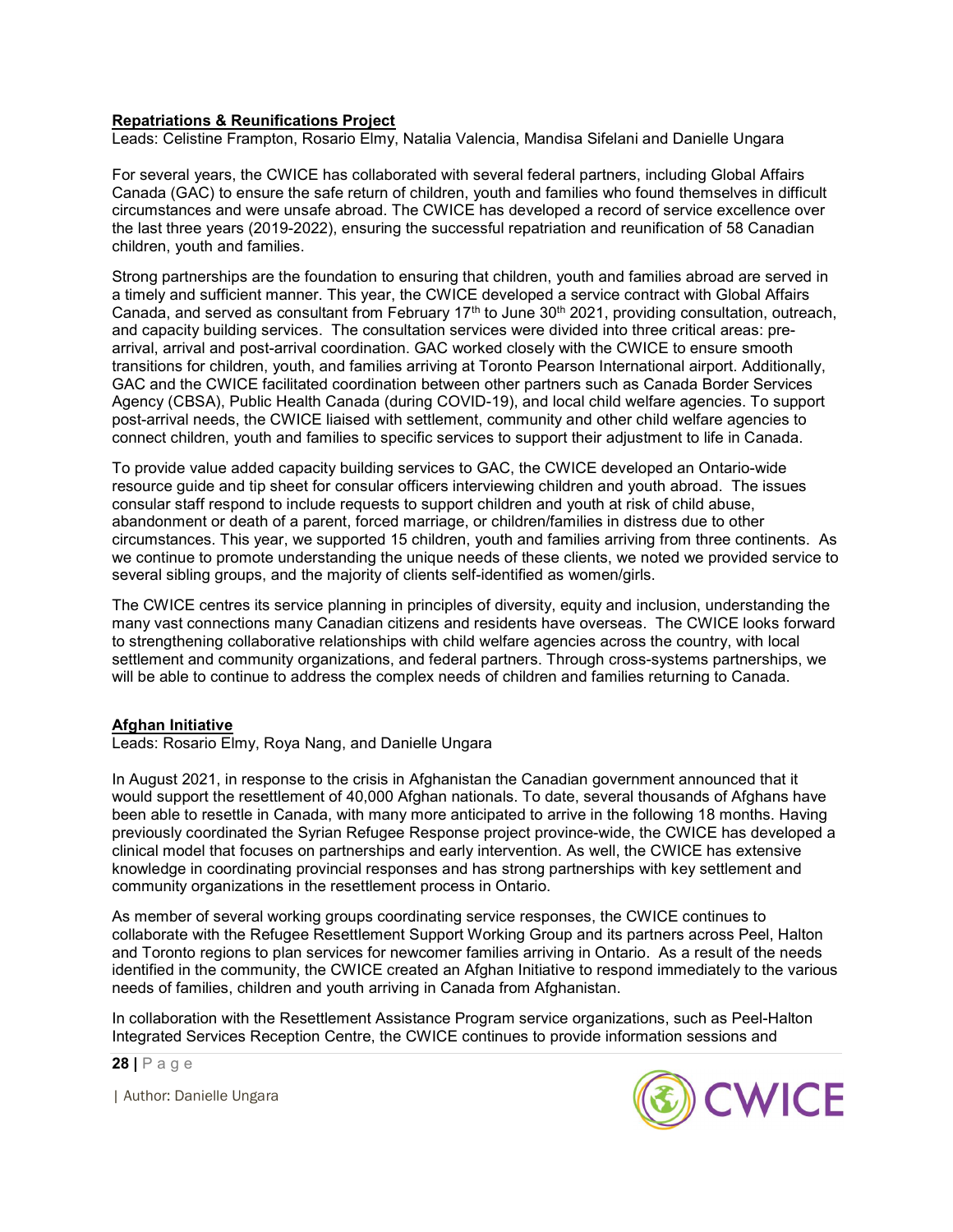outreach presentations to staff and families arriving about the child welfare system in Canada and services available to families. These presentations are conducted in multiple languages to ensure accessibility for newcomer Afghan families. The CWICE continues to visit the reception centers to provide assessment, make referrals and advocate for Afghan families, children, and youth. As well, the CWICE has provided brief services to 24 Afghan families during this time, including a small wave of unaccompanied and separated children arriving at the airport and land borders.

In the fall of 2021, the CWICE created an Issue Note and article, which was distributed province-wide. The memo highlighted key messages about the differing needs of families arriving, including that individuals may arrive with varying immigration status, such as temporary resident status. The CWICE continues to develop new partnerships to support the Afghan community in Ontario. In February 2022, our partners at Polycultural Immigrant & Community Services<sup>24</sup> provided an overview of the many regions across Ontario where families are currently resettling. The top regions families are settling are Peel (55%), Toronto (22%), London (6%). However many other communities had 2-3% each resettling there, including Windsor, Kitchener, Ajax, Barrie, Markham, and Milton.

Moving forward, the CWICE is continuing to share information and has an upcoming province-wide webinar on the Afghan Initiative scheduled with partner organizations. We will continue to analyze trends and local impact, partner with communities to respond to the needs and share information with our sector. In this upcoming year, we will transition the Afghan Initiative into a more inclusive and larger Newcomer Project, which will support nationals arriving from many regions. This project will support our response to the multiple mass migrations occurring at the present time, including the most recent humanitarian crisis in Ukraine.

# Emerging Trends and Conclusion

As the profile of the CWICE increases, and with the website, connecting to the CWICE is easier now than ever. We have received calls from across the globe, and the requests are varied in nature, including:

- Requests involving children in challenging circumstances in Canada and in other countries.
- Youth calling directly from around the world to report abuse and stressors such as poverty while living abroad.
- Youth calling to share concerns about siblings who they are separated from and wish to reunite with. Or family members abroad trying to locate family members who made refugee claims in Canada, including a call to assist an individual reunite with family from Afghanistan.
- Reports of children orphaned in Canada and around the world, requiring placements with new caregivers.
- Situations of guardianship changes or breaks in adoptions, leading to family finding services and development of new permanency options for youth.
- Few instances where there were cross-border custody disputes, including the removal of children across borders without a guardian's consent, or a parent calling concerned for their children travelling with the other parent internationally.

As always, the CWICE assesses each request and makes referrals, child welfare reports, and service coordination as needed. These trends highlight the precarious situations children and youth may experience, as well as the limited supports available when dealing with multiple jurisdictions or countries.

This upcoming year, the CWICE will continue to promote the development of policies, procedures, and data intelligence strategies to ensure services are equitably provided and positive permanent outcomes achieved with children and youth. The CWICE will continue to build partnerships, including research projects, around issues of advocacy on behalf of children, youth, and families involved with both the child welfare and immigration systems. In service, we will remain attuned to trends and needs, and will aim to incorporate issues of human trafficking and its intersection with international border issues; explore

29 | P a g e

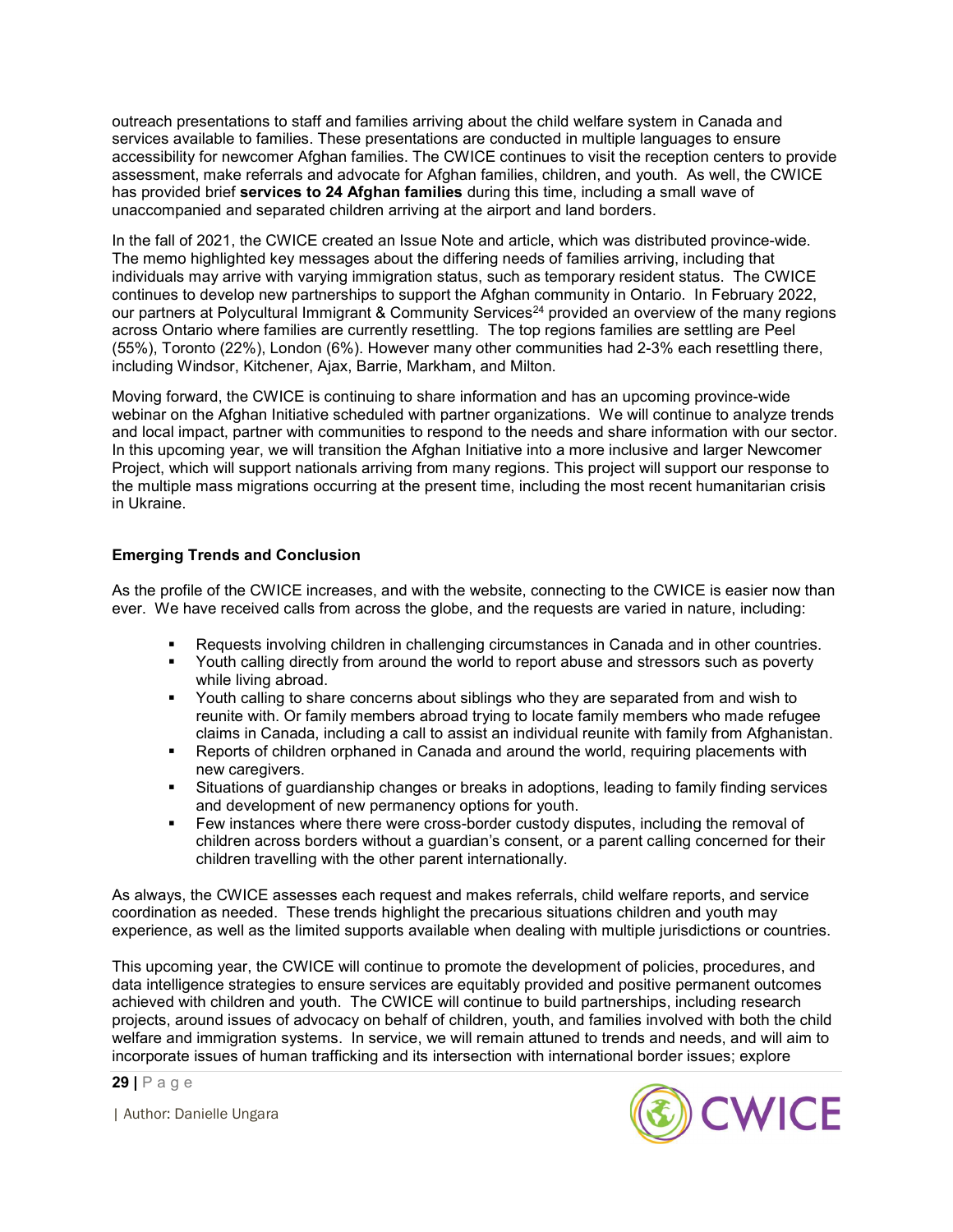impact of crimmigration; and examine the intersection between immigration and domestic violence issues. The CWICE believes all child welfare workers working in the diverse province of Ontario would benefit from attending the CWICE 8-course certificate training series, and we will continue to promote this. These measureable achievements, taken collectively across Ontario, will have impact for a generation. And, as child welfare redesign continues in Ontario, the CWICE will continue to play a vital leadership role in engaging and documenting successful early intervention strategies.

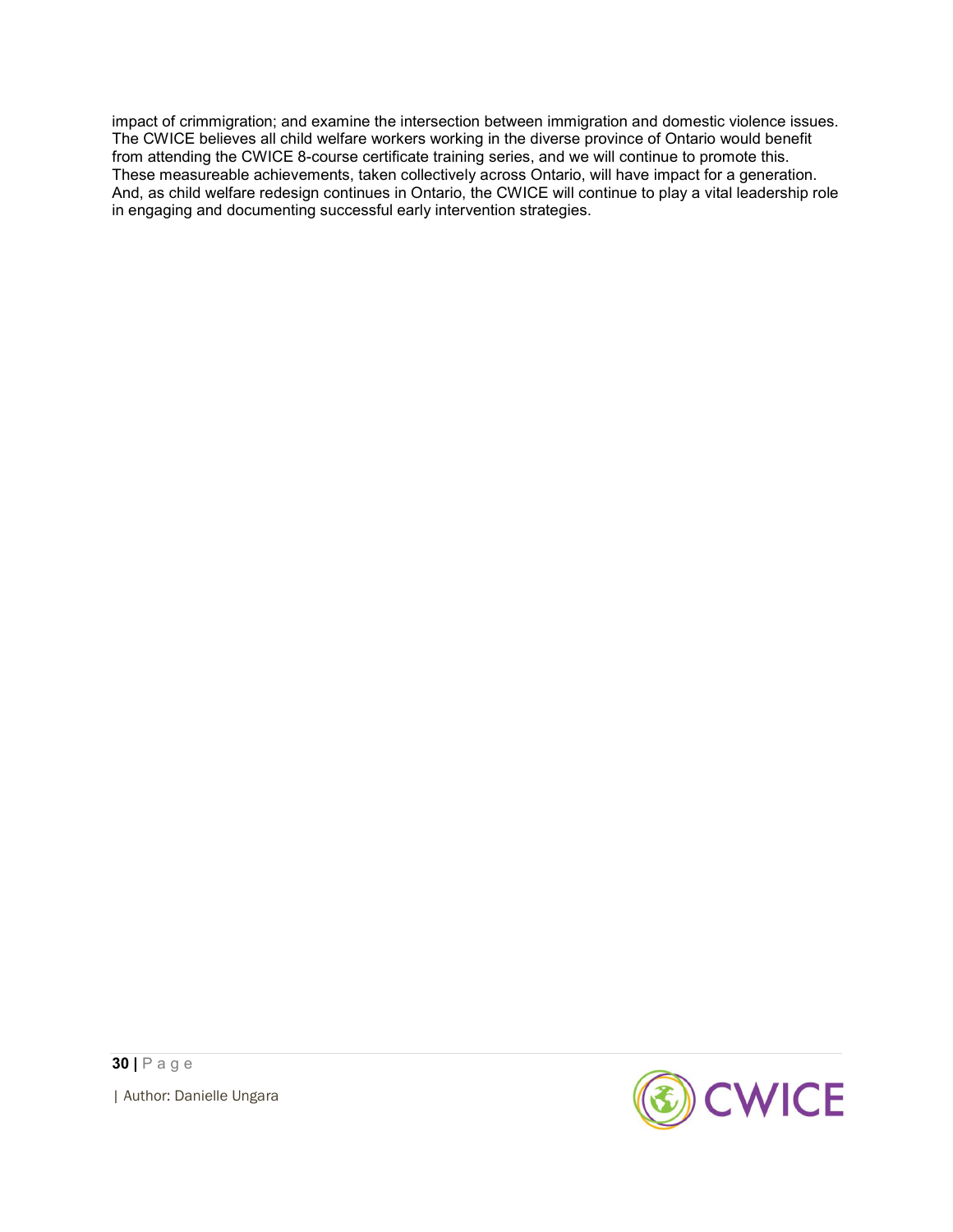# References

\*CTRL + click to open link

- 1. Statistics Canada (2013). Immigration and Ethnocultural Diversity in Canada. Statcan.gc.ca. Available at: Immigration and Ethnocultural Diversity in Canada (statcan.gc.ca).
- 2. Government of Ontario. (2017). Fact Sheet 8: Immigration | 2016 census highlights. Available at: Fact Sheet 8: Immigration | 2016 census highlights | ontario.ca.
- 3. Region of Peel. (2017). 2016 Census Bulletin Immigration and Ethnic Diversity. Available at: 2016-immigration-ethnic-diversity.pdf (peelregion.ca).
- 4. Statistics Canada. (2022). The Daily Canada tops G7 growth despite COVID. Available at: The Daily — Canada tops G7 growth despite COVID (statcan.gc.ca).
- 5. Government of Ontario. (2021). Child welfare redesign. Available at: Child welfare redesign | ontario.ca.
- 6. CWICE. (2020). National Dialogue Executive Summary January 2020. [online] Available at: cwice\_summaryfinal\_jan2020.pdf
- 7. Peel CAS. (2020b). Supporting South Asian Families. Available at: Supporting South Asian Families (peelcas.org).
- 8. Toronto Metropolitan University. (2022). Our New Name Promises A Future Filled with Possibilities. Available at: Next Chapter - Ryerson University
- 9. University of Toronto. (2022). Silos and Silences: Shedding Light on Child Welfare and Immigration StatusFactor-Inwentash Faculty of Social Work. [online] Available at: Silos and Silences: Shedding Light on Child Welfare and Immigration StatusFactor-Inwentash Faculty of Social Work (utoronto.ca).
- 10. Government of Canada. (2019). Permanent Residents Monthly IRCC Updates. [online] Available at: Permanent Residents – Monthly IRCC Updates - Canada - Admissions of Permanent Residents by Province/Territory, Census Division and Census Subdivision of the Intended Destination - Open Government Portal.
- 11. Immigration, Refugees and Citizenship Canada. (2022). New immigration plan to fill labour market shortages and grow Canada's economy. [online] Available at: New immigration plan to fill labour market shortages and grow Canada's economy - Canada.ca.
- 12. Government of Canada. (2021). Permanent Residents Monthly IRCC Updates. [online] Available at: Permanent Residents – Monthly IRCC Updates - Canada - Admissions of Permanent Residents by Province/Territory, Census Division and Census Subdivision of the Intended Destination - Open Government Portal.
- 13. Indus Community Services. (2019). International Students Task Force [online] Available at: https://www.induscs.ca/international-students-task-force/ (indus.ca)



 $31$  | P a g e